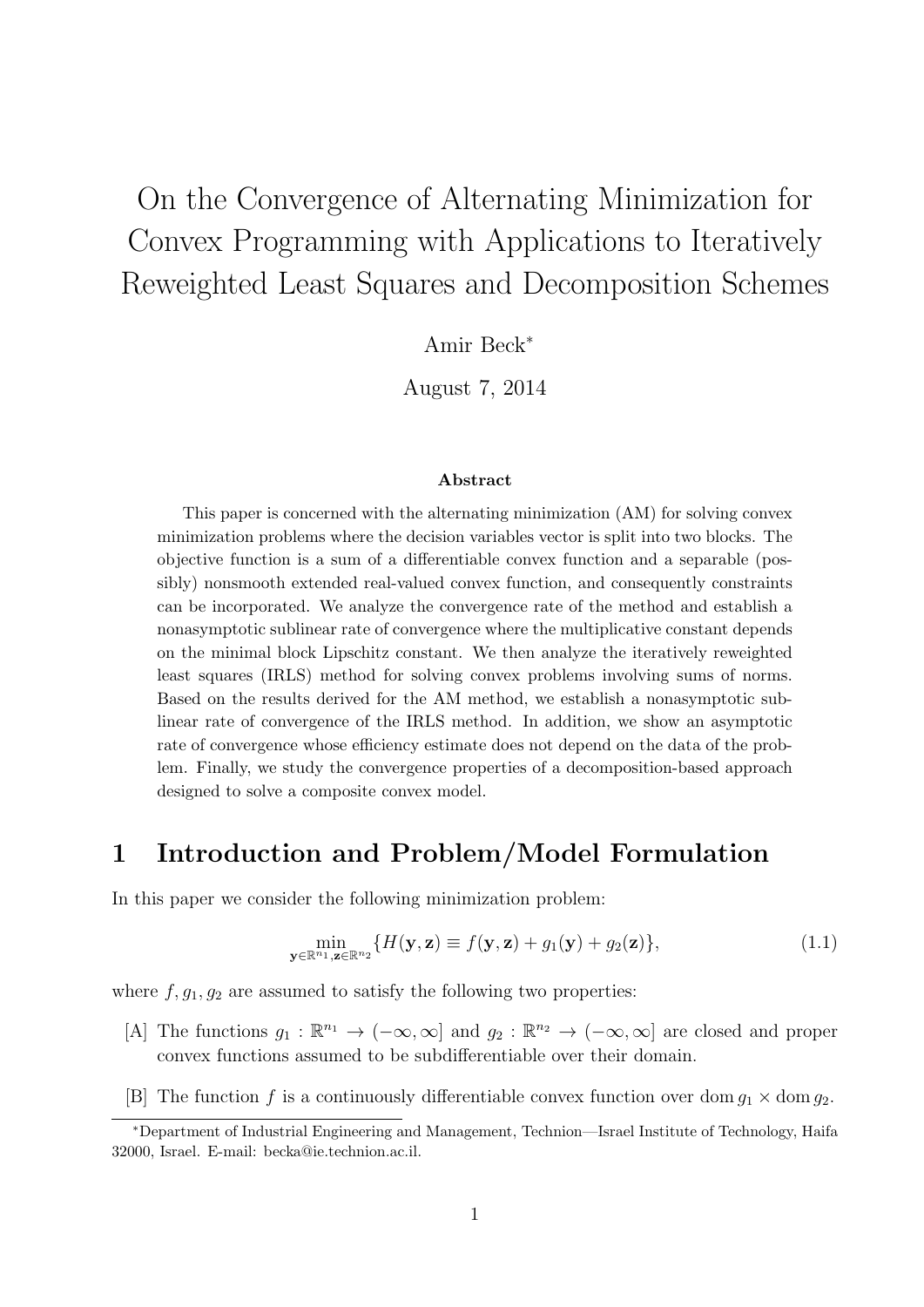We will use the convention that the variables vector  $\mathbf{x} \in \mathbb{R}^{n_1} \times \mathbb{R}^{n_2}$  is composed of the vectors **y** and **z** as follows:

$$
\mathbf{x} = (\mathbf{y}, \mathbf{z}).
$$

The sum of the two functions  $g_1$  and  $g_2$  is denoted by the function  $g : \mathbb{R}^{n_1} \times \mathbb{R}^{n_2} \to (-\infty, \infty]$ :

$$
g(\mathbf{x}) = g(\mathbf{y}, \mathbf{z}) = g_1(\mathbf{y}) + g_2(\mathbf{z}).
$$

In this notation the objective function can be written as  $H(\mathbf{x}) = f(\mathbf{x}) + g(\mathbf{x})$ . Since  $g_1$ and  $g_2$  are extended real-valued, the above formulation also encompasses the case of convex constraints. We will denote the vector of all partial derivatives corresponding to the variables vector **y** by  $\nabla_1 f(\mathbf{x})$ , and the vector of all partial derivatives corresponding to **z** by  $\nabla_2 f(\mathbf{x})$ , so that in particular  $\nabla f(\mathbf{x}) = (\nabla_1 f(\mathbf{x}), \nabla_2 f(\mathbf{x})) \in \mathbb{R}^{n_1} \times \mathbb{R}^{n_2}$ . With this notation, we will also assume that the following property holds:

[C] The gradient of *f* is (uniformly) Lipschitz continuous with respect to the variables vector **y** over dom  $g_1$  with constant  $L_1 \in (0, \infty)$ :

$$
\|\nabla_1 f(\mathbf{y} + \mathbf{d}_1, \mathbf{z}) - \nabla_1 f(\mathbf{y}, \mathbf{z})\| \le L_1 \|\mathbf{d}_1\|
$$

for any  $y \in \text{dom } g_1, z \in \text{dom } g_2$  and  $d_1 \in \mathbb{R}^{n_1}$  such that  $y + d_1 \in \text{dom } g_1$ .

In some cases, we will also assume that the gradient of *f* is Lipschitz continuous with respect to the variables vector **z**. For that, we will also have the following assumption:

[D] The gradient of *f* is Lipschitz continuous with respect to the variables vector **z** over dom  $g_2$  with constant  $L_2 \in (0, \infty]$ :

$$
\|\nabla_2 f(\mathbf{y}, \mathbf{z} + \mathbf{d}_2) - \nabla_2 f(\mathbf{y}, \mathbf{z})\| \le L_2 \|\mathbf{d}_2\|
$$

for all  $y \in \text{dom } g_1, z \in \text{dom } g_2$  and  $d_2 \in \mathbb{R}^{n_2}$  such that  $z + d_2 \in \text{dom } g_2$ .

We will always assume that properties [A]-[D] are satisfied, but note that we also allow  $L_2$ to be *∞*, which means that the gradient of the objective function might not be Lipschitz with respect to the second block of variables, unless the additional assumption  $L_2 < \infty$  is explicitly made.

We will be interested in analyzing the *alternating minimization* (AM) method that is described explicitly below.

#### **The Alternating Minimization Method**

**Initialization:**  $y_0 \in \text{dom } g_1, z_0 \in \text{dom } g_2 \text{ such that } z_0 \in \text{argmin } f(y_0, z) + g_2(z)$ . **z***∈*R*n*<sup>2</sup> **General Step (k=0,1,. . . ):**

> **y***k*+1 *∈* argmin **y***∈*R*n*<sup>1</sup>  $f(\mathbf{y}, \mathbf{z}_k) + g_1(\mathbf{y}),$ **z***k*+1 *∈* argmin **z***∈*R*n*<sup>2</sup>  $f(\mathbf{y}_{k+1}, \mathbf{z}) + g_2(\mathbf{z})$ .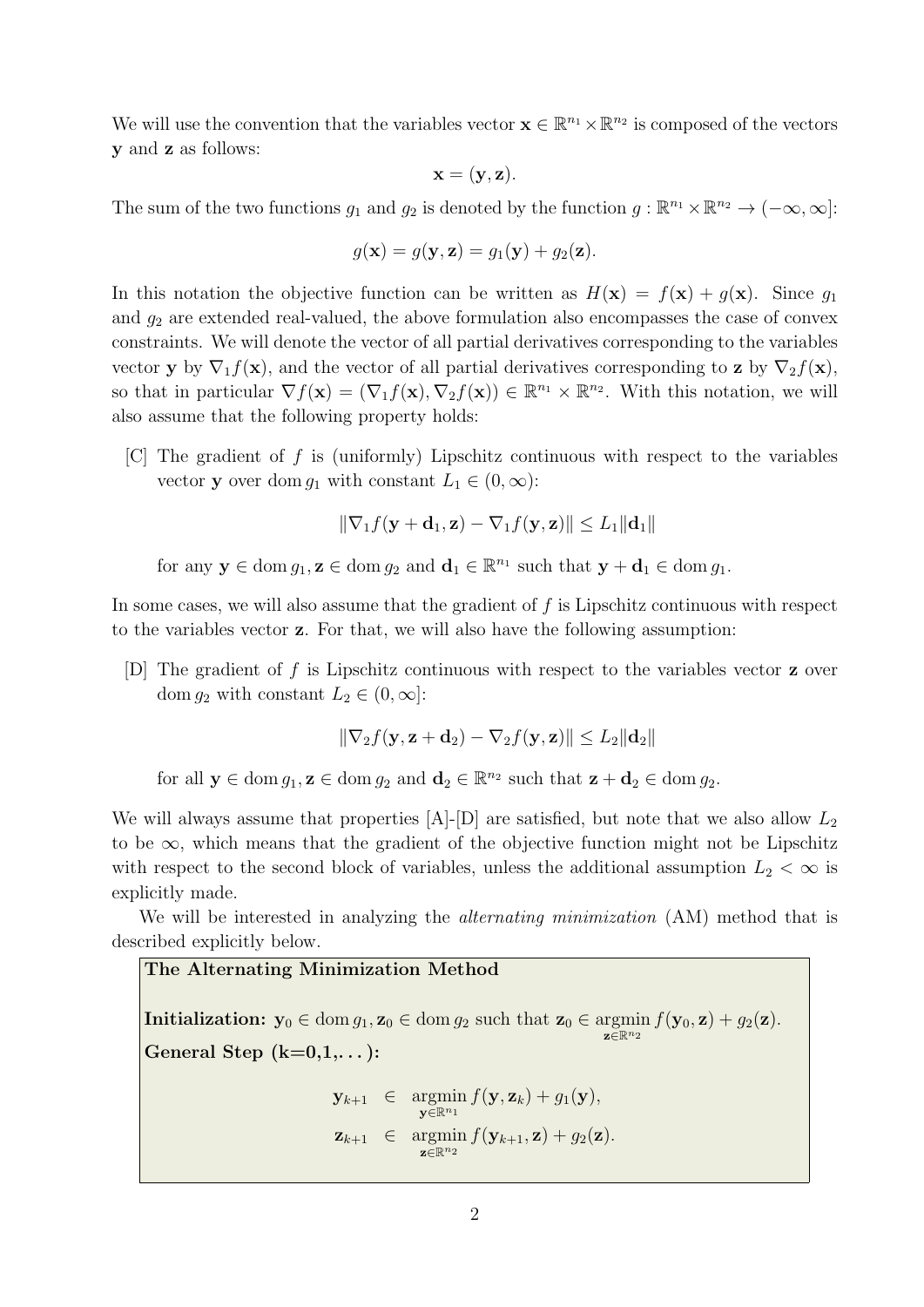Note that we assume that "half" an iteration was performed prior to the first iteration (that is,  $z_0 \in \text{argmin}$ **z***∈*R*n*<sup>2</sup>  $f(\mathbf{y}_0, \mathbf{z}) + g_2(\mathbf{z})$ ). We could have defined the initial vector as  $(\mathbf{y}_{-1}, \mathbf{z}_{-1})$ without the need to assume anything about the initial vector, but for sake of simplicity of notation, we keep this setting.

To make the method well-defined we will also make the following assumption throughout the paper.

[E] The optimal set of (1.1), denoted by *X<sup>∗</sup>* , is nonempty, and the corresponding optimal value is denoted by  $H^*$ . In addition, for any  $\tilde{\mathbf{y}} \in \text{dom } g_1$  and  $\tilde{\mathbf{z}} \in \text{dom } g_2$ , the problems

$$
\min_{\mathbf{z}\in\mathbb{R}^{n_2}} f(\tilde{\mathbf{y}}, \mathbf{z}) + g_2(\mathbf{z}), \min_{\mathbf{y}\in\mathbb{R}^{n_1}} f(\mathbf{y}, \tilde{\mathbf{z}}) + g_1(\mathbf{y})
$$

have minimizers.

The *k*-th iterate will be denoted by  $\mathbf{x}_k = (\mathbf{y}_k, \mathbf{z}_k)$ , and we will also consider the "sequence" in between" given by

$$
\mathbf{x}_{k+\frac{1}{2}}=(\mathbf{y}_{k+1},\mathbf{z}_k).
$$

Obviously, the generated sequence is monotone and satisfies:

$$
H(\mathbf{x}_0) \ge H(\mathbf{x}_{\frac{1}{2}}) \ge H(\mathbf{x}_1) \ge H(\mathbf{x}_{\frac{3}{2}}) \dots \ge
$$

The ability to employ the alternating minimization method relies on the capability of computing minimizers with respect to each of the blocks. In Sections 4 and 5 we will consider two classes of problems in which these partial minimizations can indeed be computed in a relatively simple manner.

The alternating minimization method in its general sense, that is, when the decision variables vector is decomposed into *p* sub-blocks (*p* being an integer greater than one) is a rather old and fundamental algorithm [6, 25]. It appears in the literature under various names such as the block-nonlinear Gauss-Seidel method or the block coordinate descent method (see e.g., [5]). Several results on the convergence of the method were established in the literature. Auslender studied in [1] the convergence of the method under a strong convexity assumption, but without assuming differentiability. In [5] Bertsekas showed that if the minimum with respect to each block of variables is unique, then any accumulation point of the sequence generated by the method is also a stationary point. Grippo and Sciandrone showed in [14] convergence results of the sequence generated by the method under different sets of assumptions such as strict quasiconvexity with respect to each block. Luo and Tseng proved in [19] that under the assumptions of strong convexity with respect to each block, existence of a local error bound of the objective function and proper separation of isocost surfaces, linear rate of convergence can be established. The only result available on the rate of convergence of the method under general convexity assumptions (and not strong convexity) is the result in [4] showing a sublinear rate of convergence, and that the multiplicative constant depends on the minimum of the block Lipschitz constants. However, the result in [4] is limited in the sense that it only holds for unconstrained problems with a smooth objective function. In Section 3 we show that a sublinear  $O(1/k)$  rate of convergence can be obtained for the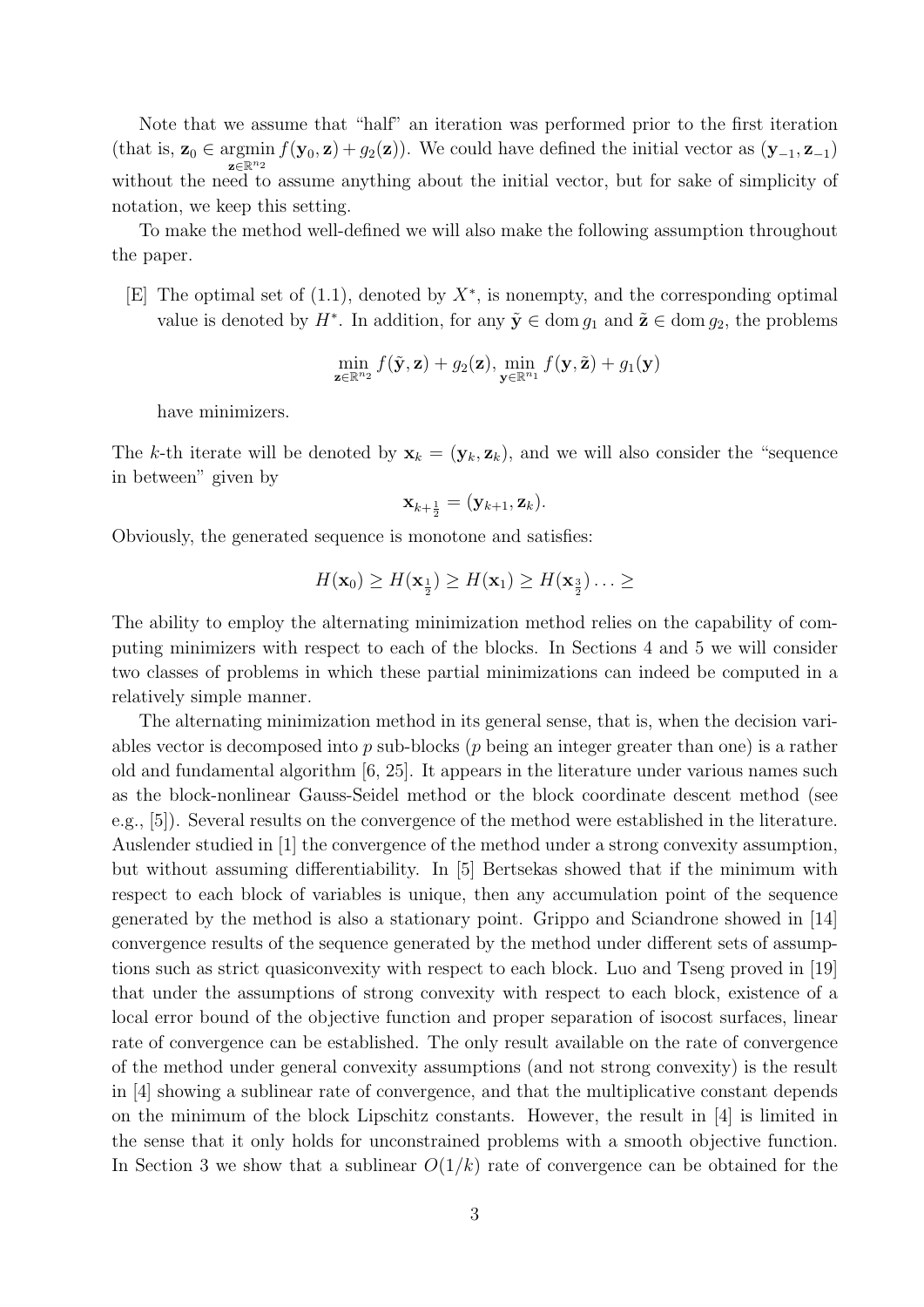alternating minimization method employed on the general problem (1.1).

In Section 4 we consider the iteratively reweighted least squares (IRLS) algorithm designed to solve problems involving sums of norms. It is well known that the method is essentially an alternating minimization method employed on an auxiliary problem. This scheme was used in the context of many applications such as robust regression [20], sparse recovery [10] and localization [29, 30]. There are only few works that discuss the rate of convergence of the IRLS method. Among them is the work [7] in which an asymptotic linear rate of convergence is established for a certain class of unconstrained convex problems. Asymptotic linear rate of convergence was also shown in [10] for the so-called "basis pursuit" problem that consists of minimizing the  $l_1$  norm function over a set of linear equations. The underlying assumption required in the latter paper is that the matrix defining the constraints satisfies the restricted isometry property. In Section 4 we establish, based on the results from Section 3, a nonasymptotic sublinear rate of convergence of the IRLS problem under a very general setting. In addition we show that the asymptotic efficiency estimate depends only on the smoothing parameter and not on the data of the problem. Finally, in Section 5 we analyze a solution scheme based on the alternating minimization method for solving an approximation of a composite model, and derive a complexity result in terms of the original problem.

### **2 Mathematical Preliminaries**

In this section we layout some of the mathematical background essential for our analysis. In particular, we recall the notions of the proximal operator and the gradient mapping and define their partial counterparts.

### **2.1 The proximal mapping**

For a given closed, proper extended real-valued convex function  $h : \mathbb{R}^n \to (-\infty, \infty]$ , the proximal operator is defined by

$$
\text{prox}_h(\mathbf{x}) = \operatornamewithlimits{argmin}_{\mathbf{u}} \left\{ h(\mathbf{u}) + \frac{1}{2} \| \mathbf{u} - \mathbf{x} \|^2 \right\},
$$

where  $\|\cdot\|$  is the  $l_2$  norm defined on  $\mathbb{R}^n$ . The operator and many of its properties were introduced and studied by Moreau in his seminar work [22]. An important and useful characterization of the prox operation is given in the following result (see for example [2])

**Lemma 2.1.** *Let*  $h : \mathbb{R}^n \to (-\infty, \infty]$  *be a proper, closed and convex function, and let*  $M > 0$ *. Then*

$$
\mathbf{w} = \text{prox}_{\frac{1}{M}h}(\mathbf{x})
$$

*if and only if for any*  $\mathbf{u} \in \text{dom } h$ *:* 

$$
h(\mathbf{u}) \ge h(\mathbf{w}) + M(\mathbf{x} - \mathbf{w}, \mathbf{u} - \mathbf{w}).
$$
\n(2.1)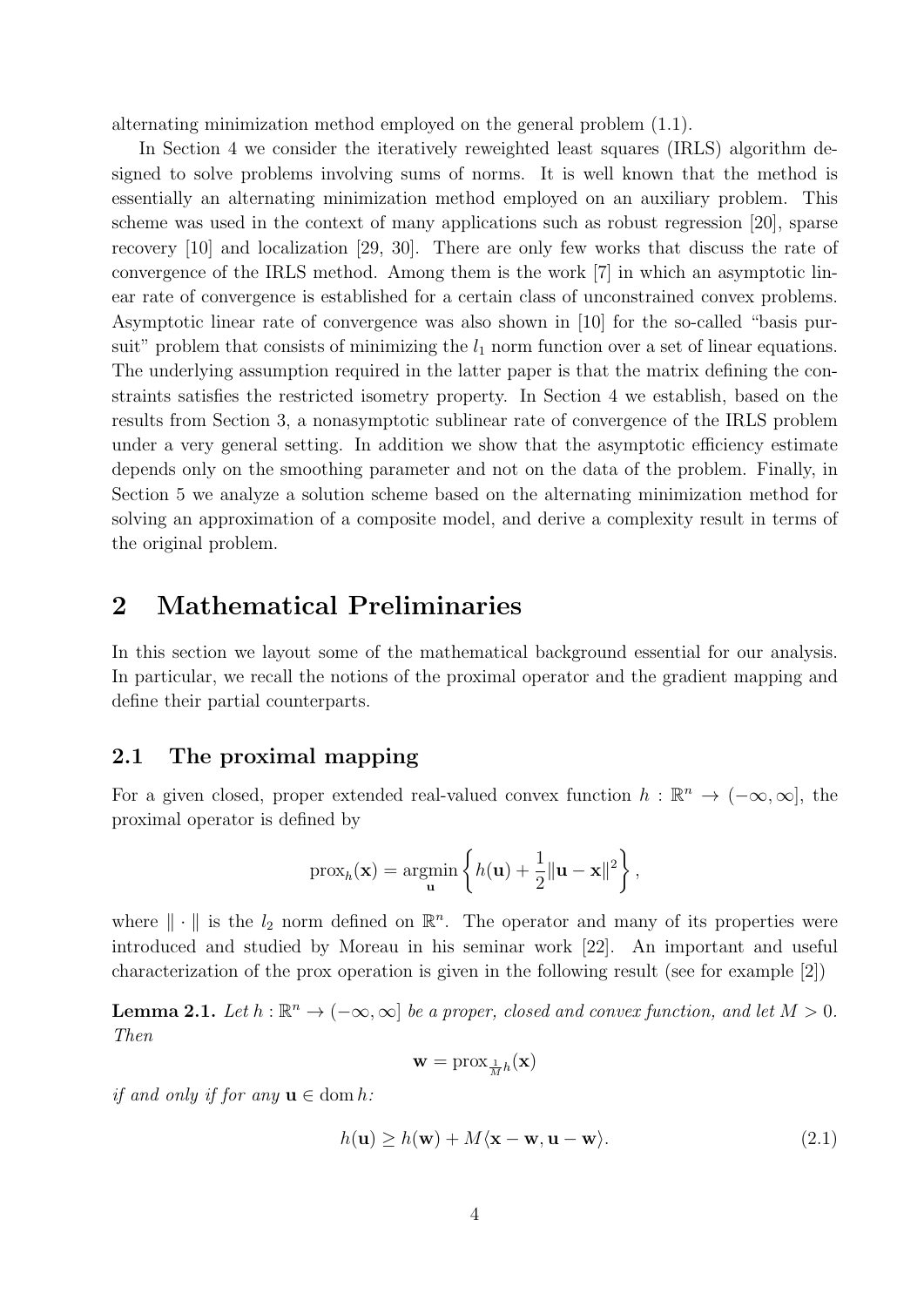### **2.2 The gradient mapping**

Another important concept is that of the *gradient mapping* [23]. Given *M >* 0, the *prox-grad* mapping associated with problem (1.1) is defined as

$$
T_M(\mathbf{x}) = \operatorname{prox}_{\frac{1}{M}g}\left(\mathbf{x} - \frac{1}{M}\nabla f(\mathbf{x})\right).
$$

We also define the prox-grad operators with respect to **y** and **z** as

$$
T_M^1(\mathbf{x}) = \text{prox}_{\frac{1}{M}g_1}\left(\mathbf{y} - \frac{1}{M}\nabla_1 f(\mathbf{y}, \mathbf{z})\right),
$$
  

$$
T_M^2(\mathbf{x}) = \text{prox}_{\frac{1}{M}g_2}\left(\mathbf{z} - \frac{1}{M}\nabla_2 f(\mathbf{y}, \mathbf{z})\right),
$$

repectively. Obviously we have

$$
T_M(\mathbf{x})=(T_M^1(\mathbf{x}),T_M^2(\mathbf{x}))
$$

for any  $\mathbf{x} \in \mathbb{R}^{n_1} \times \mathbb{R}^{n_2}$ . The gradient mapping, as defined in [23], is given by (for any  $M > 0$ ):

$$
G_M(\mathbf{x}) = M(\mathbf{x} - T_M(\mathbf{x})) = M\left(\mathbf{x} - \text{prox}_{\frac{1}{M}g}\left[\mathbf{x} - \frac{1}{M}\nabla_{\mathbf{x}}f(\mathbf{x})\right]\right).
$$

The partial gradient mappings are correspondingly defined as

$$
G_M^1(\mathbf{x}) = M\left(\mathbf{y} - \text{prox}_{\frac{1}{M}g_1}\left[\mathbf{y} - \frac{1}{M}\nabla_1 f(\mathbf{y}, \mathbf{z})\right]\right),
$$
  

$$
G_M^2(\mathbf{x}) = M\left(\mathbf{z} - \text{prox}_{\frac{1}{M}g_2}\left[\mathbf{z} - \frac{1}{M}\nabla_2 f(\mathbf{y}, \mathbf{z})\right]\right),
$$

and we have

$$
G_M(\mathbf{x}) = (G_M^1(\mathbf{x}), G_M^2(\mathbf{x})).
$$

The gradient mapping is an optimality measure in the sense that  $G_M(\mathbf{x}) = \mathbf{0}$  for some  $M > 0$  if and only if **x** is an optimal solution of (1.1). Note that if  $G_M(\mathbf{x}) = \mathbf{0}$  for *some*  $M > 0$ , then  $G_M(\mathbf{x}) = \mathbf{0}$  for all  $M > 0$ . In addition, **x** is an optimal solution of (1.1) if and only if  $G_{M_1}(\mathbf{x}) = \mathbf{0}, G_{M_2}(\mathbf{x}) = \mathbf{0}$  for some  $M_1, M_2 > 0$ . If we remove the assumption of convexity of f, then the equation  $G_M(\mathbf{x}) = \mathbf{0}$  holds if and only if **x** is a stationary point of problem (1.1).

### **2.3 The block descent lemma**

Under the block-Lipschitz assumption described in properties  $|C|$  and  $|D|$ , we can write the following block-version of the so-called descent lemma [5].

**Lemma 2.2** (**block descent lemma**). *(i) Let*  $y \in \text{dom } g_1$  *and*  $z \in \text{dom } g_2$ *, and let*  $h \in$  $\mathbb{R}^{n_1}$  *be such that*  $\mathbf{y} + \mathbf{h} \in \text{dom } g_1$ *. Then for any*  $M \geq L_1$ *, it holds that* 

$$
f(\mathbf{y} + \mathbf{h}, \mathbf{z}) \le f(\mathbf{y}, \mathbf{z}) + \langle \nabla_1 f(\mathbf{y}, \mathbf{z}), \mathbf{h} \rangle + \frac{M}{2} ||\mathbf{h}||^2.
$$
 (2.2)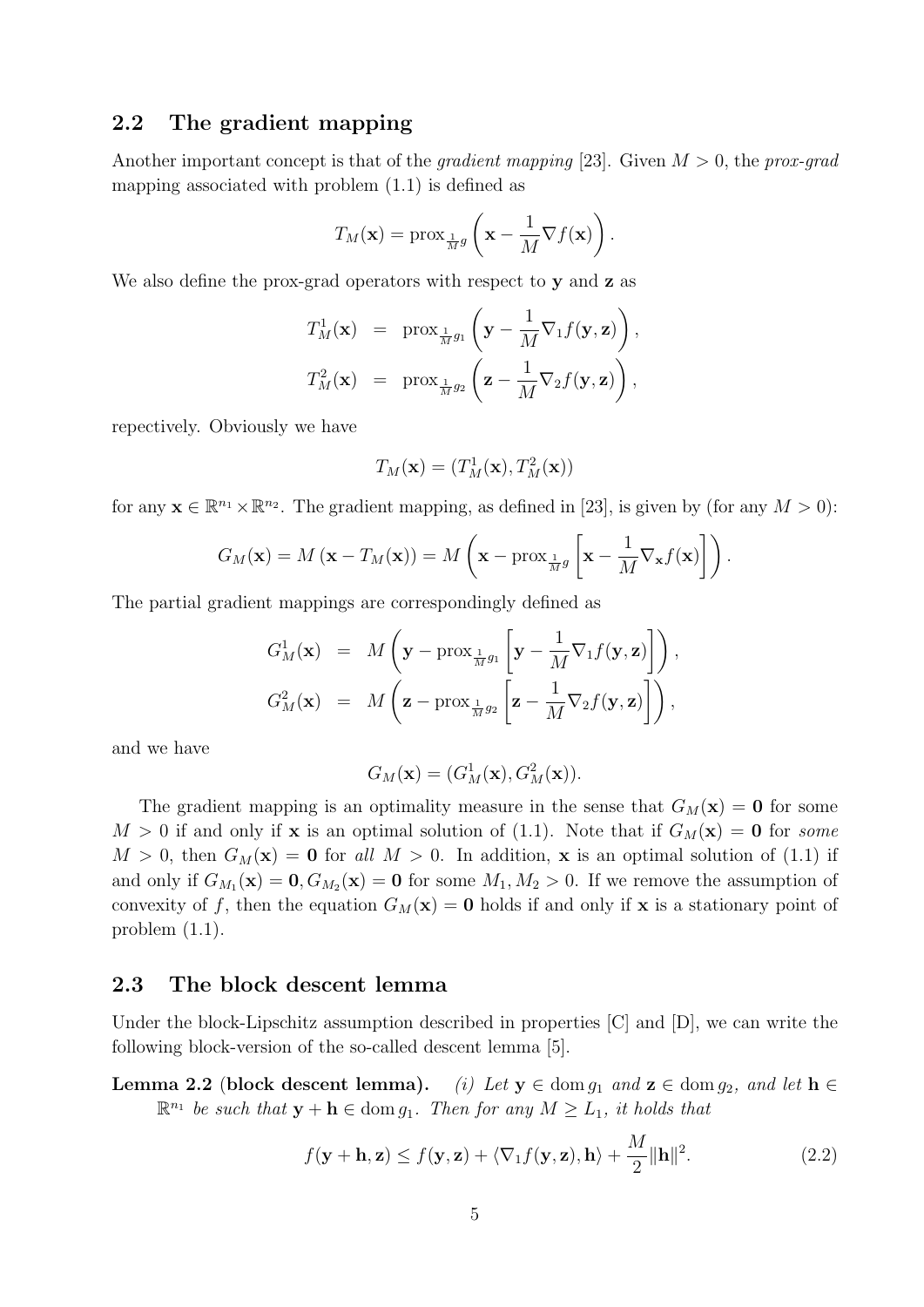*(ii) Let*  $\mathbf{y} \in \text{dom } g_1$  *and*  $\mathbf{z} \in \text{dom } g_2$ *, and let*  $\mathbf{h} \in \mathbb{R}^{n_2}$  *be such that*  $\mathbf{z} + \mathbf{h} \in \text{dom } g_2$ *. Then assuming that*  $L_2 < \infty$  *and*  $M \geq L_2$ *, it holds that* 

$$
f(\mathbf{y}, \mathbf{z} + \mathbf{h}) \le f(\mathbf{y}, \mathbf{z}) + \langle \nabla_2 f(\mathbf{y}, \mathbf{z}), \mathbf{h} \rangle + \frac{M}{2} ||\mathbf{h}||^2.
$$
 (2.3)

### **2.4 The sufficient decrease property**

Suppose that  $s : \mathbb{R}^p \to \mathbb{R}$  is a continuously differentiable function with Lipschitz gradient with constant  $L > 0$ , and that  $h : \mathbb{R}^p \to [-\infty, \infty)$  is a closed, proper and convex function. Then it is well known (see e.g., [2, Lemma 2.6]) that the following sufficient decrease property holds for the function  $S(\mathbf{x}) \equiv s(\mathbf{x}) + h(\mathbf{x})$ :

$$
S(\mathbf{x}) - S\left(\text{prox}_{h}\left(\mathbf{x} - \frac{1}{L}\nabla s(\mathbf{x})\right)\right) \ge \frac{1}{2L} \left\| L\left(\mathbf{x} - \text{prox}_{h}\left(\mathbf{x} - \frac{1}{L}\nabla s(\mathbf{x})\right)\right) \right\|^{2}
$$

for any  $\mathbf{x} \in \text{dom } h$ . Noting that for any  $\mathbf{z} \in \text{dom } g_2$  the function  $f(\cdot, \mathbf{z})$  is continuously differentiable with Lipschitz gradient with constant *L*1, and recalling the definition of the partial gradient mapping, we can conclude that

$$
H(\mathbf{y}, \mathbf{z}) - H(T_{L_1}^1(\mathbf{x}), \mathbf{z}) \ge \frac{1}{2L_1} ||G_{L_1}^1(\mathbf{y}, \mathbf{z})||^2
$$
\n(2.4)

for any  $y \in \text{dom } g_1$ . Similarly, if  $L_2 < \infty$ , then for any  $y \in \text{dom } g_1$  the function  $f(y, \cdot)$  is continuously differentiable with Lipschitz gradient with constant *L*2, and hence

$$
H(\mathbf{y}, \mathbf{z}) - H(\mathbf{y}, T_{L_2}^1(\mathbf{x})) \ge \frac{1}{2L_2} ||G_{L_2}^2(\mathbf{y}, \mathbf{z})||^2
$$
\n(2.5)

for any  $z \in \text{dom } q_2$ .

### **3 Convergence Analysis**

#### **3.1 The nonconvex case**

In this subsection (and only in this subsection) we remove the convexity assumption of *f* and show that the limit points of the sequence generated by the alternating minimization method are stationary points of the problem. We begin with the following direct consequence of the sufficient decrease property given in  $(2.4)$  and  $(2.5)$ .

**Lemma 3.1.** *Let*  $\{x_k\}_{k\geq 0}$  *be the sequence generated by the alternating minimization method. Then for any k ≥* 0 *the following inequality holds:*

$$
H(\mathbf{x}_k) - H(\mathbf{x}_{k+\frac{1}{2}}) \ge \frac{1}{2L_1} ||G_{L_1}^1(\mathbf{x}_k)||^2.
$$
 (3.1)

*If in addition*  $L_2 < \infty$ *, then* 

$$
H(\mathbf{x}_{k+\frac{1}{2}}) - H(\mathbf{x}_{k+1}) \ge \frac{1}{2L_2} \|G_{L_2}^2(\mathbf{x}_{k+\frac{1}{2}})\|^2.
$$
 (3.2)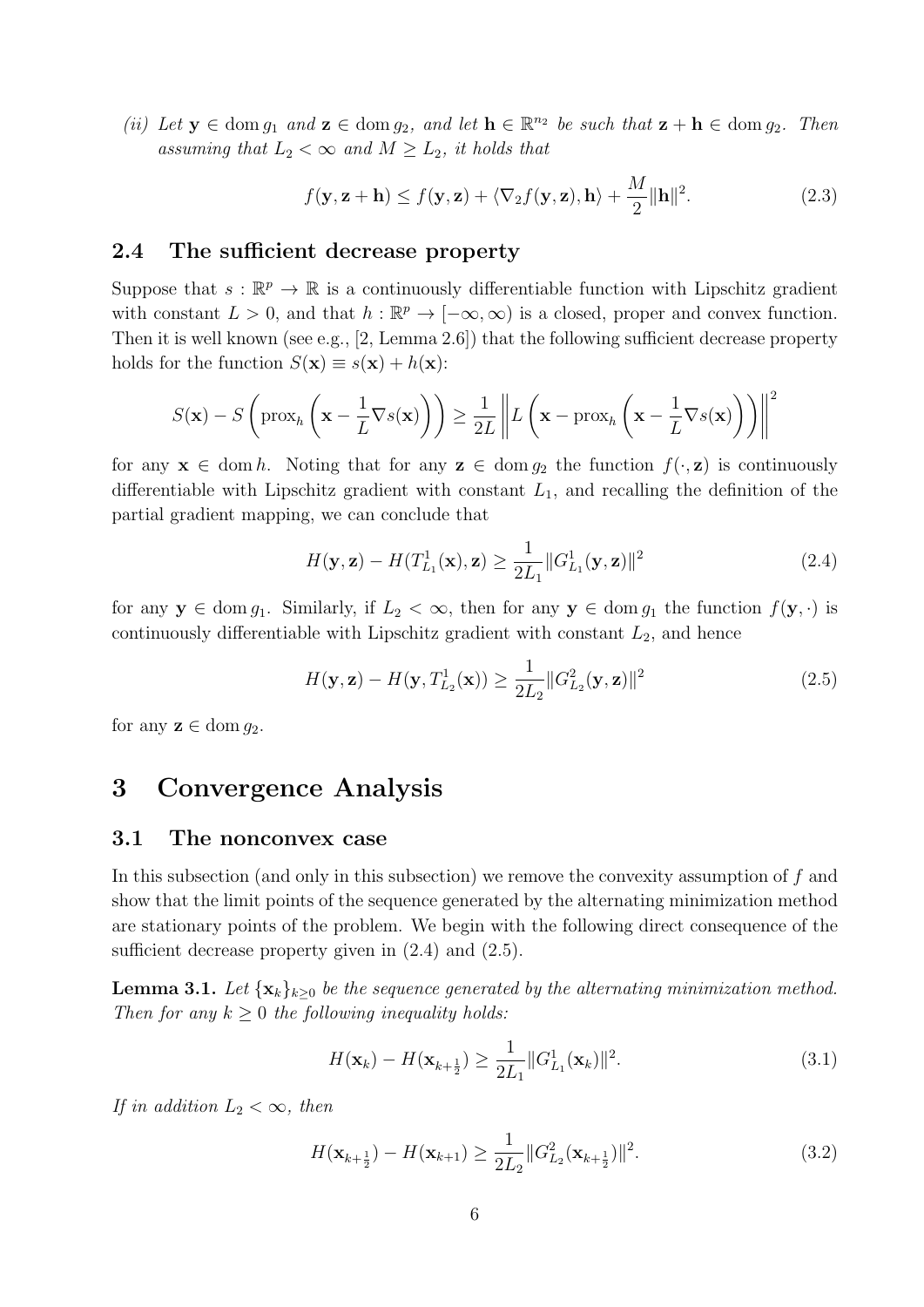**Proof.** Plugging  $y = y_k$  and  $z = z_k$  into (2.4) we have

$$
H(\mathbf{y}_k, \mathbf{z}_k) - H(T_{L_1}^1(\mathbf{x}_k), \mathbf{z}_k) \geq \frac{1}{2L_1} ||G_{L_1}^1(\mathbf{y}_k, \mathbf{z}_k)||^2.
$$

The inequality (3.1) now follows from the inequality  $H(\mathbf{x}_{k+\frac{1}{2}}) \leq H(T^1_{L_1}(\mathbf{x}_k), \mathbf{z}_k)$  and the fact that  $\mathbf{x}_k = (\mathbf{y}_k, \mathbf{z}_k)$ . The inequality (3.2) follows by plugging  $\mathbf{y} = \mathbf{y}_{k+1}, \mathbf{z} = \mathbf{z}_k$  into (2.5) and using the inequality  $H(\mathbf{x}_{k+1}) \leq H(\mathbf{y}_{k+1}, T_{L_2}^2(\mathbf{x}_{k+\frac{1}{2}}))$ )). *✷*

We are now ready to prove the main convergence result for the nonconvex case: a rate of convergence of the norms of the partial gradient mappings to zero.

**Theorem 3.1** (rate of convergence of partial gradient mappings). Let  $\{x_k\}_{k\geq 0}$  be the se*quence generated by the alternating minimization method. Then for any*  $n \geq 1$ 

$$
\min_{k=0,1,\dots n} \|G_{L_1}^1(\mathbf{x}_k)\| \le \frac{\sqrt{2L_1(H(\mathbf{x}_0) - H^*)}}{\sqrt{n+1}}.
$$
\n(3.3)

*.*

*If in addition*  $L_2 < \infty$  *then* 

$$
\min_{k=0,1,...n} \|G_{L_2}^2(\mathbf{x}_{k+\frac{1}{2}})\| \le \frac{\sqrt{2L_2(H(\mathbf{x}_0) - H^*)}}{\sqrt{n+1}}.
$$

**Proof.** By Lemma 3.1 we have for any  $k \geq 0$ :

$$
H(\mathbf{x}_k) - H(\mathbf{x}_{k+1}) \ge H(\mathbf{x}_k) - H(\mathbf{x}_{k+\frac{1}{2}}) \ge \frac{1}{2L_1} ||G_{L_1}^1(\mathbf{x}_k)||^2.
$$

Summing the above inequality for  $k = 0, 1, \ldots, n$  we obtain

$$
H(\mathbf{x}_0) - H(\mathbf{x}_{n+1}) \ge \frac{1}{2L_1} \sum_{k=0}^n ||G_{L_1}^1(\mathbf{x}_k)||^2.
$$

Hence, since

$$
\sum_{k=0}^{n} ||G_{L_1}^1(\mathbf{x}_k)||^2 \ge (n+1) \min_{k=0,1,...n} ||G_{L_1}^1(\mathbf{x}_k)||^2
$$

and  $H(\mathbf{x}_{n+1}) \geq H^*$ , it follows that

$$
\min_{k=0,1,...n} \|G_{L_1}^1(\mathbf{x}_k)\| \le \frac{\sqrt{2L_1(H(\mathbf{x}_0) - H^*)}}{\sqrt{n+1}}
$$

If in addition  $L_2 < \infty$ , then by (3.2) we have that for any  $k \geq 0$ 

$$
H(\mathbf{x}_{k}) - H(\mathbf{x}_{k+1}) \geq H(\mathbf{x}_{k+\frac{1}{2}}) - H(\mathbf{x}_{k+1}) \geq \frac{1}{2L_{2}} ||G_{L_{2}}^{2}(\mathbf{x}_{k+\frac{1}{2}})||^{2}.
$$

Summing the above inequality over  $k = 0, 1, \ldots, n$  and using the same type of arguments as those invoked in the first part, we obtain that

$$
\min_{k=0,1,...n} \|G_{L_2}^2(\mathbf{x}_{k+\frac{1}{2}})\| \le \frac{\sqrt{2L_2(H(\mathbf{x}_0) - H^*)}}{\sqrt{n+1}}.
$$

 $\Box$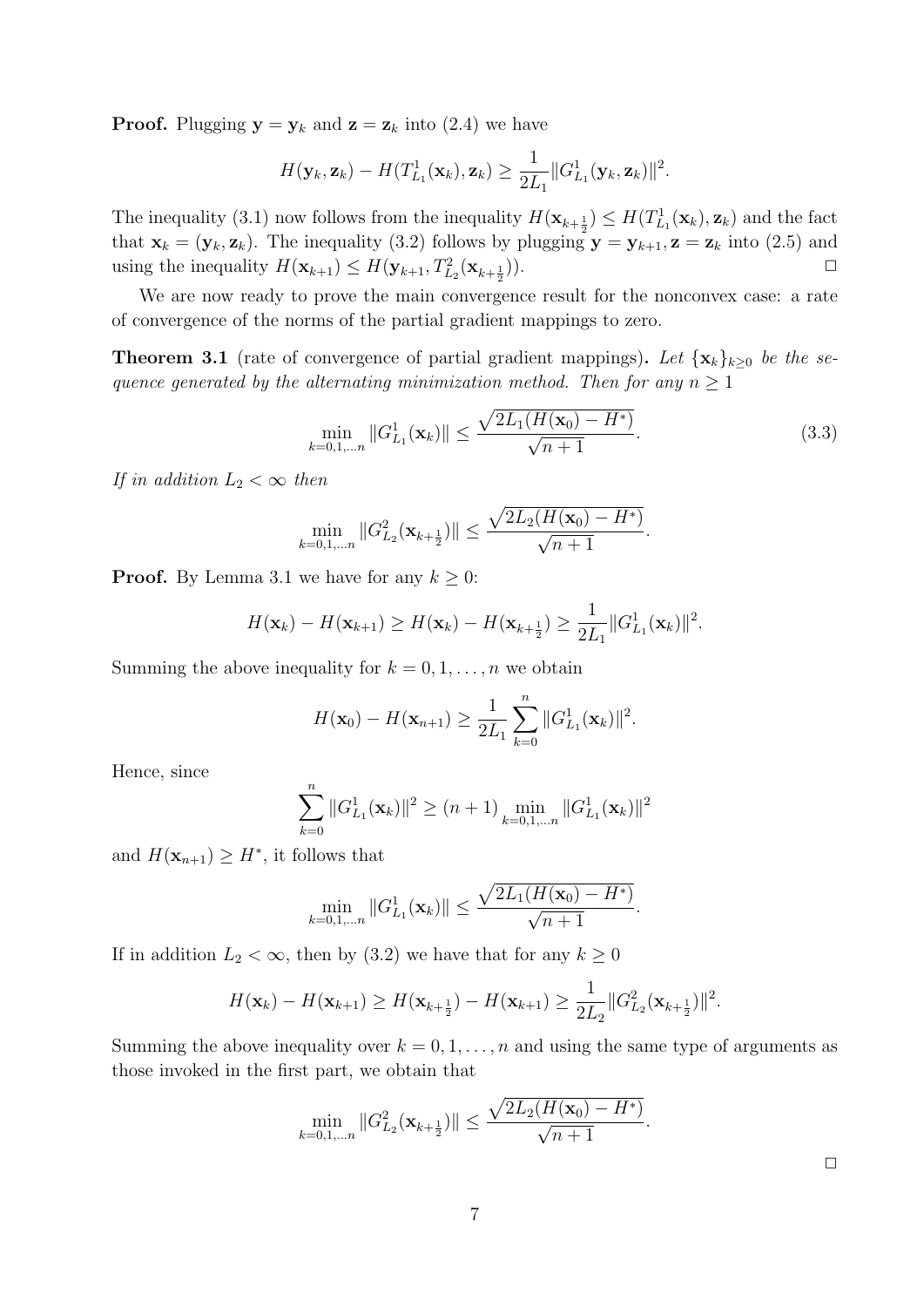**Lemma 3.2.** Let  $\{x_k\}_{k>0}$  be the sequence generated by the alternating minimization method. *Then any accumulation point of*  $\{x_k\}$  *is a stationary point of problem (1.1).* 

**Proof.** Suppose that  $\tilde{\mathbf{x}}$  is an accumulation point of the sequence. Then there exists a subsequence  ${\bf x}_{k_n}$ ,  $_{n\geq 0}$  that converges to  $\tilde{\bf x}$ . By the definition of the sequence we have  $G_{L_2}^2({\bf x}_{k_n}) = {\bf 0}$ , and hence by the continuity of the gradient mapping,  $G_{L_2}^2(\tilde{\mathbf{x}}) = \mathbf{0}$ . Also, since  $\{H(\mathbf{x}_{\frac{k}{2}})\}_{k \geq 0}$ is a bounded below nonincreasing sequence, it converges to some finite value and hence  $H(\mathbf{x}_k) - H(\mathbf{x}_{k+\frac{1}{2}}) \to 0$ , and we conclude by (3.1) that  $G_{L_1}^1(\mathbf{x}_{k_n}) \to \mathbf{0}$  as *n* tends to  $\infty$ , which implies by the continuity of  $G_{L_1}^1$ , that  $G_{L_1}^1(\tilde{\mathbf{x}}) = \mathbf{0}$ . Thus, since  $G_{L_1}^1(\tilde{\mathbf{x}}) = \mathbf{0}$  and  $G_{L_2}^2(\tilde{\mathbf{x}}) = \mathbf{0}$ , we obtain that  $\tilde{\mathbf{x}}$  is a stationary point of problem  $(1.1)$ .

### **3.2 The convex case**

We now bring back the convexity assumption on *f*. Our main objective will be to prove a rate of convergence result for the sequence of function values. We begin with the following technical lemma.

**Lemma 3.3.** Let  $\{x_k\}_{k>0}$  be the sequence generated by the alternating minimization method. *Then for any*  $k \geq 0$ *:* 

$$
H(\mathbf{x}_{k+\frac{1}{2}})-H(\mathbf{x}^*)\leq ||G_{L_1}^1(\mathbf{x}_k)||\cdot ||\mathbf{x}_k-\mathbf{x}^*||.
$$

*If in addition*  $L_2 < \infty$ , then the following inequality also holds for any  $k \geq 0$ :

$$
H(\mathbf{x}_{k+1}) - H(\mathbf{x}^*) \le ||G_{L_2}^2(\mathbf{x}_{k+\frac{1}{2}})|| \cdot ||\mathbf{x}_{k+\frac{1}{2}} - \mathbf{x}^*||. \tag{3.4}
$$

**Proof.** Note that

$$
T_{L_1}(\mathbf{x}_k) = (T_{L_1}^1(\mathbf{x}_k), T_{L_1}^2(\mathbf{x}_k)) = \left(T_{L_1}^1(\mathbf{x}_k), \mathbf{z}_k - \frac{1}{L_1} G_{L_1}^2(\mathbf{x}_k)\right) = (T_{L_1}^1(\mathbf{x}_k), \mathbf{z}_k),
$$

where in the last equality we used the fact that by the definition of the alternating minimization method  $G_M^2(\mathbf{x}_k) = \mathbf{0}$  for any  $M > 0$  and  $k = 0, 1, 2, \dots$  Combining this with the block descent lemma (Lemma 2.2), we obtain that

$$
f(T_{L_1}(\mathbf{x}_k)) - f(\mathbf{x}^*) \leq f(\mathbf{x}_k) + \langle \nabla_1 f(\mathbf{x}_k), T_{L_1}^1(\mathbf{x}_k) - \mathbf{y}_k \rangle + \frac{L_1}{2} ||T_{L_1}^1(\mathbf{x}_k) - \mathbf{y}_k||^2 - f(\mathbf{x}^*)
$$

$$
= f(\mathbf{x}_k) + \langle \nabla f(\mathbf{x}_k), T_{L_1}(\mathbf{x}_k) - \mathbf{x}_k \rangle + \frac{L_1}{2} ||T_{L_1}^1(\mathbf{x}_k) - \mathbf{y}_k||^2 - f(\mathbf{x}^*)
$$
\n(3.5)

Since f is convex, it follows that  $f(\mathbf{x}_k) - f(\mathbf{x}^*) \leq \langle \nabla f(\mathbf{x}_k), \mathbf{x}_k - \mathbf{x}^* \rangle$ , which combined with (3.5) yields

$$
f(T_{L_1}(\mathbf{x}_k)) - f(\mathbf{x}^*) \le \langle \nabla f(\mathbf{x}_k), T_{L_1}(\mathbf{x}_k) - \mathbf{x}^* \rangle + \frac{L_1}{2} ||T_{L_1}^1(\mathbf{x}_k) - \mathbf{y}_k||^2.
$$
 (3.6)

Since

$$
T_{L_1}(\mathbf{x}_k) = \operatorname{prox}_{\frac{1}{L_1}g}\left(\mathbf{x}_k - \frac{1}{L_1}\nabla f(\mathbf{x}_k)\right),
$$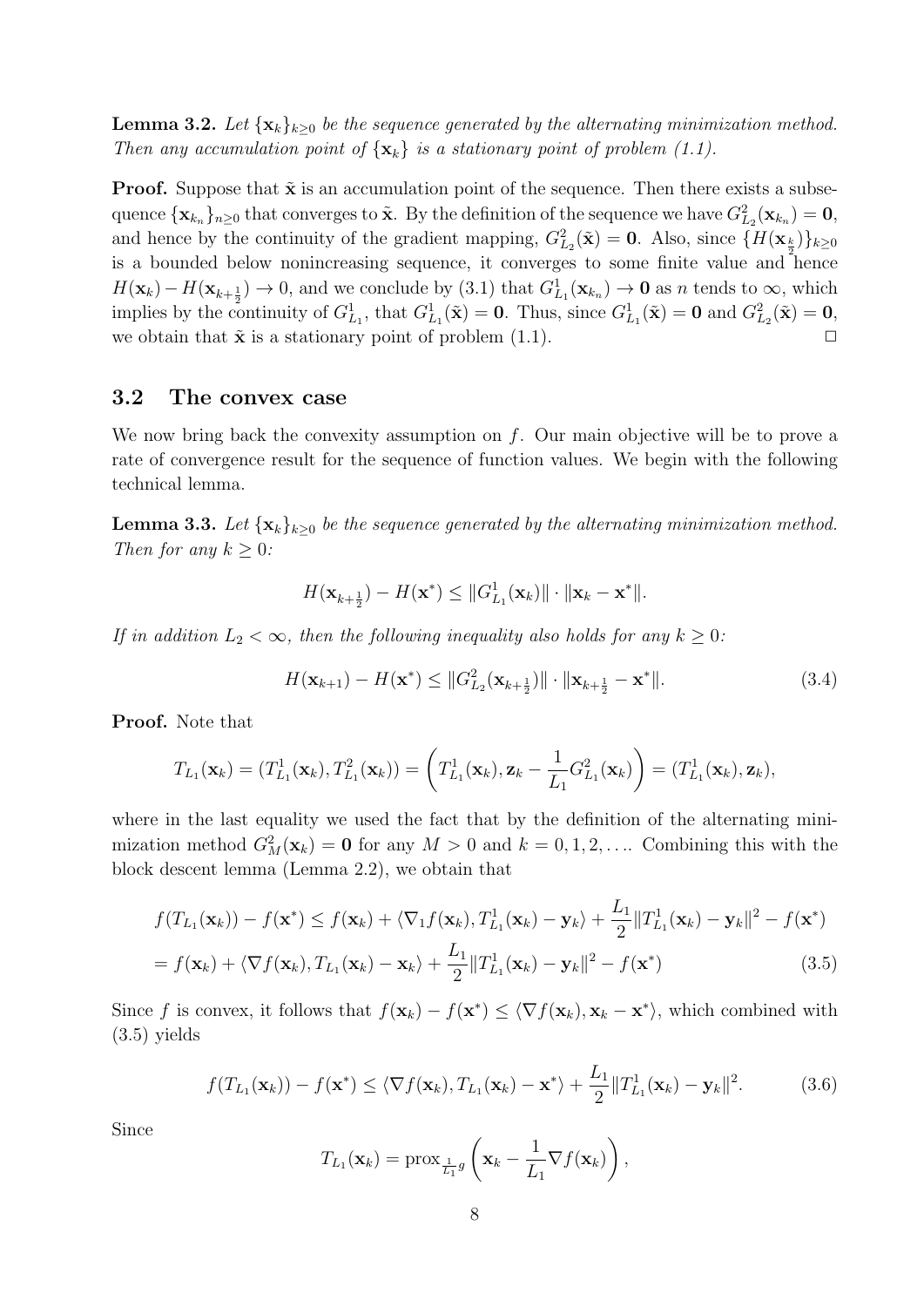then by invoking Lemma 2.1 with  $h = g, M = L_1, \mathbf{x} = \mathbf{x}_k - \frac{1}{L}$  $\frac{1}{L_1} \nabla f(\mathbf{x}_k)$ ,  $\mathbf{w} = T_{L_1}(\mathbf{x}_k)$  and  $\mathbf{u} = \mathbf{x}^*$ , we have

$$
g(\mathbf{x}^*) \ge g(T_{L_1}(\mathbf{x}_k)) + L_1 \left\langle \mathbf{x}_k - \frac{1}{L_1} \nabla f(\mathbf{x}_k) - T_{L_1}(\mathbf{x}_k), \mathbf{x}^* - T_{L_1}(\mathbf{x}_k) \right\rangle.
$$
 (3.7)

Combining inequalities (3.6) and (3.7), along with the fact that  $H(\mathbf{x}_{k+\frac{1}{2}}) \leq H(T_{L_1}(\mathbf{x}_k))$ , we finally have

$$
H(\mathbf{x}_{k+\frac{1}{2}}) - H(\mathbf{x}^{*}) \leq H(T_{L_{1}}(\mathbf{x}_{k})) - H(\mathbf{x}^{*})
$$
  
\n
$$
= f(T_{L_{1}}(\mathbf{x}_{k})) + g(T_{L_{1}}(\mathbf{x}_{k})) - f(\mathbf{x}^{*}) - g(\mathbf{x}^{*})
$$
  
\n
$$
\leq L_{1}\langle \mathbf{x}_{k} - T_{L_{1}}(\mathbf{x}_{k}), T_{L_{1}}(\mathbf{x}_{k}) - \mathbf{x}^{*} \rangle + \frac{L_{1}}{2} ||T_{L_{1}}^{1}(\mathbf{x}_{k}) - \mathbf{y}_{k}||^{2}
$$
  
\n
$$
= \langle G_{L_{1}}(\mathbf{x}_{k}), T_{L_{1}}(\mathbf{x}_{k}) - \mathbf{x}^{*} \rangle + \frac{1}{2L_{1}} ||G_{L_{1}}(\mathbf{x}_{k})||^{2}
$$
  
\n
$$
= \langle G_{L_{1}}(\mathbf{x}_{k}), T_{L_{1}}(\mathbf{x}_{k}) - \mathbf{x}_{k} \rangle + \langle G_{L_{1}}(\mathbf{x}_{k}), \mathbf{x}_{k} - \mathbf{x}^{*} \rangle + \frac{1}{2L_{1}} ||G_{L_{1}}(\mathbf{x}_{k})||^{2}
$$
  
\n
$$
= -\frac{1}{L_{1}} ||G_{L_{1}}(\mathbf{x}_{k})||^{2} + \langle G_{L_{1}}(\mathbf{x}_{k}), \mathbf{x}_{k} - \mathbf{x}^{*} \rangle + \frac{1}{2L_{1}} ||G_{L_{1}}(\mathbf{x}_{k})||^{2}
$$
  
\n
$$
\leq \langle G_{L_{1}}(\mathbf{x}_{k}), \mathbf{x}_{k} - \mathbf{x}^{*} \rangle
$$
  
\n
$$
\leq ||G_{L_{1}}(\mathbf{x}_{k})|| \cdot ||\mathbf{x}_{k} - \mathbf{x}^{*}||
$$
  
\n
$$
= ||G_{L_{1}}^{1}(\mathbf{x}_{k})|| \cdot ||\mathbf{x}_{k} - \mathbf{x}^{*}||.
$$

When  $L_2 < \infty$ , the same argument on the sequence generated by the alternating minimization method defined on the function

$$
\tilde{f}(\mathbf{z}, \mathbf{y}) \equiv f(\mathbf{y}, \mathbf{z}),
$$

with starting point  $(\mathbf{z}^0, \mathbf{y}^1)$  gives the required result.  $\Box$ 

**Remark 3.1.** The inequality (3.4) is proven only under the condition that  $L_2 < \infty$ . However, if the function  $z \mapsto f(\mathbf{y}_{k+1}, z)$  has a Lipschitz gradient with constant  $M(\mathbf{y}_{k+1})$ , then the exact same argument shows that

$$
H(\mathbf{x}_{k+1}) - H(\mathbf{x}^*) \leq \|G_{M(\mathbf{y}_{k+1})}(\mathbf{x}_{k+\frac{1}{2}})\| \cdot \|\mathbf{x}_{k+\frac{1}{2}} - \mathbf{x}^*\|.
$$

This result also holds in the case  $L_2 = \infty$ .

We will assume that the level set

$$
S = \{ \mathbf{x} \in \text{dom } g_1 \times \text{dom } g_2 : H(\mathbf{x}) \le H(\mathbf{x}_0) \}
$$

is compact and we denote by R the following "diameter":

$$
R = \max_{\mathbf{x} \in \mathbb{R}^{n_1 \times n_2}} \max_{\mathbf{x}^* \in X^*} \{ \|\mathbf{x} - \mathbf{x}^*\| : H(\mathbf{x}) \le H(\mathbf{x}_0) \}.
$$
 (3.8)

In particular, by the monotonicity of  $\{H(\mathbf{x}_{\frac{k}{2}})\}_{k\geq 0}$ :

$$
\|\mathbf{x}_k - \mathbf{x}^*\|, \|\mathbf{x}_{k+\frac{1}{2}} - \mathbf{x}^*\| \le R \text{ for every } k = 0, 1, \dots
$$
\n(3.9)

In this terminology we can write the following recurrence inequality relation of the function values of the generated sequence.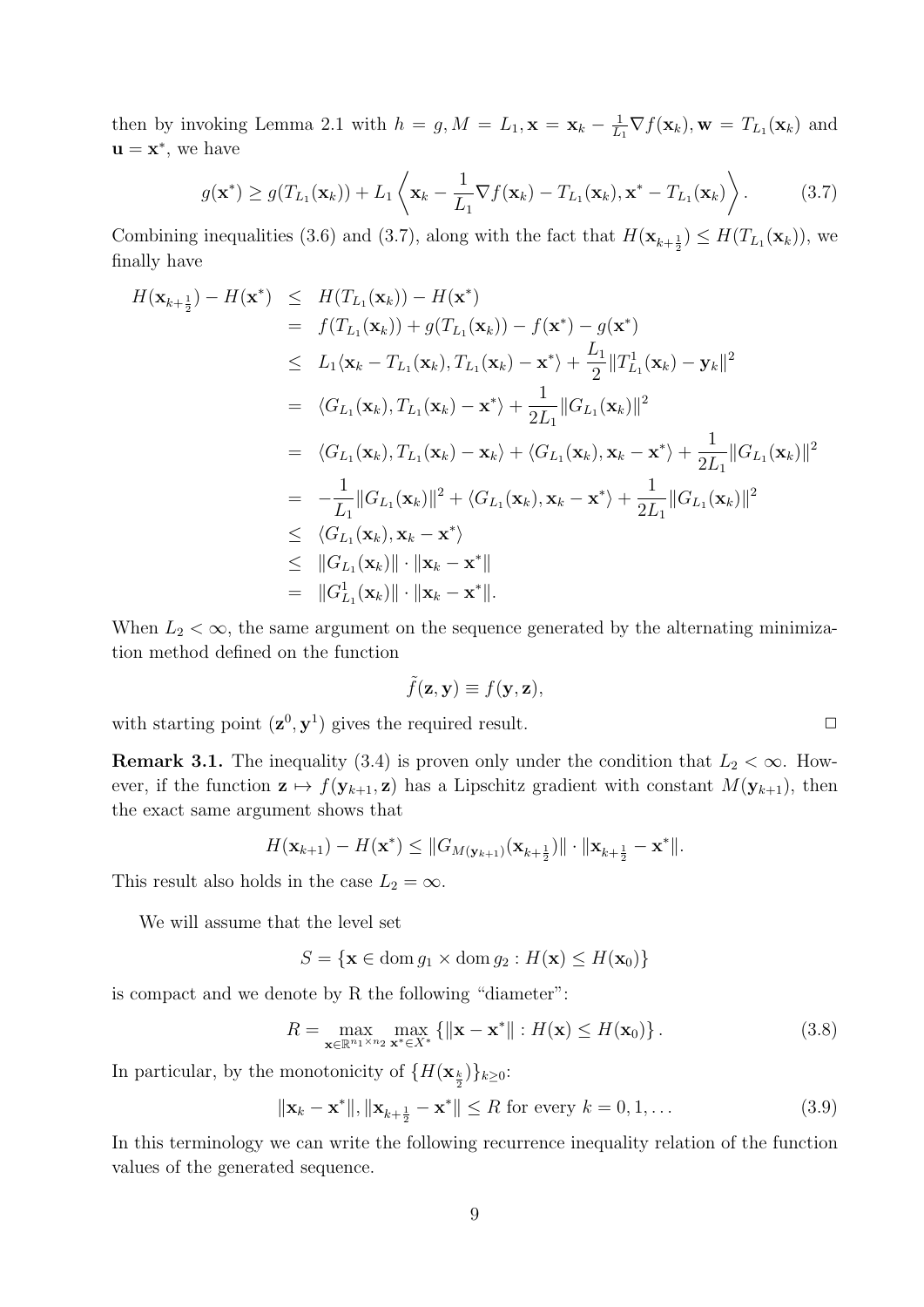**Lemma 3.4.** *Let*  $\{x_k\}_{k>0}$  *be the sequence generated by the alternating minimization method. Then*

$$
H(\mathbf{x}_k) - H(\mathbf{x}_{k+1}) \ge \frac{1}{2 \min\{L_1, L_2\} R^2} (H(\mathbf{x}_{k+1}) - H^*)^2
$$
\n(3.10)

*for all*  $k \geq 0$ *.* 

**Proof.** By Lemma 3.3 and  $(3.9)$  we have

$$
H(\mathbf{x}_{k+\frac{1}{2}}) - H^* \leq ||G_{L_1}^1(\mathbf{x}_k)||R.
$$

Now, by Lemma 3.1,

$$
H(\mathbf{x}_{k}) - H(\mathbf{x}_{k+1}) \geq H(\mathbf{x}_{k}) - H(\mathbf{x}_{k+\frac{1}{2}})
$$
  
\n
$$
\geq \frac{1}{2L_{1}} ||G_{L_{1}}^{1}(\mathbf{x}_{k})||^{2}
$$
  
\n
$$
\geq \frac{(H(\mathbf{x}_{k+\frac{1}{2}}) - H^{*})^{2}}{2L_{1}R^{2}}
$$
  
\n
$$
\geq \frac{1}{2L_{1}R^{2}}(H(\mathbf{x}_{k+1}) - H^{*})^{2}
$$
\n(3.11)

If  $L_2 = \infty$ , then obviously (3.10) holds. If  $L_2 < \infty$ , then by Lemma 3.3 and (3.9) we have

$$
H(\mathbf{x}_{k+1}) - H^* \leq ||G_{L_2}^2(\mathbf{x}_{k+\frac{1}{2}})||R.
$$

Now,

$$
H(\mathbf{x}_{k}) - H(\mathbf{x}_{k+1}) \geq H(\mathbf{x}_{k+\frac{1}{2}}) - H(\mathbf{x}_{k+1}) \geq \frac{1}{2L_{2}} \|G_{L_{2}}^{2}(\mathbf{x}_{k+\frac{1}{2}})\|^{2} \geq \frac{(H(\mathbf{x}_{k+1}) - H^{*})^{2}}{2L_{2}R^{2}},
$$

which combined with  $(3.11)$  yields the desired result.  $\Box$ 

Theorem 3.2 below establishes the sublinear rate of convergence of the sequence of function values generated by the alternating minimization method. We will also require the following simple lemma on sequences of nonnegative numbers that was proven in [4, Lemma 6.2].

**Lemma 3.5.** *Let*  $\{A_k\}_{k\geq 0}$  *be a nonnegative sequence of real numbers satisfying* 

$$
A_k - A_{k+1} \ge \gamma A_{k+1}^2, \quad k = 0, 1, \dots \tag{3.12}
$$

*and*

$$
A_1 \le \frac{1.5}{\gamma}, \ A_2 \le \frac{1.5}{2\gamma}
$$

*for some positive γ. Then*

$$
A_k \le \frac{1.5}{\gamma} \frac{1}{k}, \quad k = 1, 2, \dots \tag{3.13}
$$

**Theorem 3.2.** Let  $\{x_k\}_{k\geq 0}$  be the sequence generated by the alternating minimization method. *Then for any*  $k \geq 1$ 

$$
H(\mathbf{x}_k) - H^* \le \frac{3 \max\{H(\mathbf{x}_0) - H^*, \min\{L_1, L_2\}R^2\}}{k}.
$$
\n(3.14)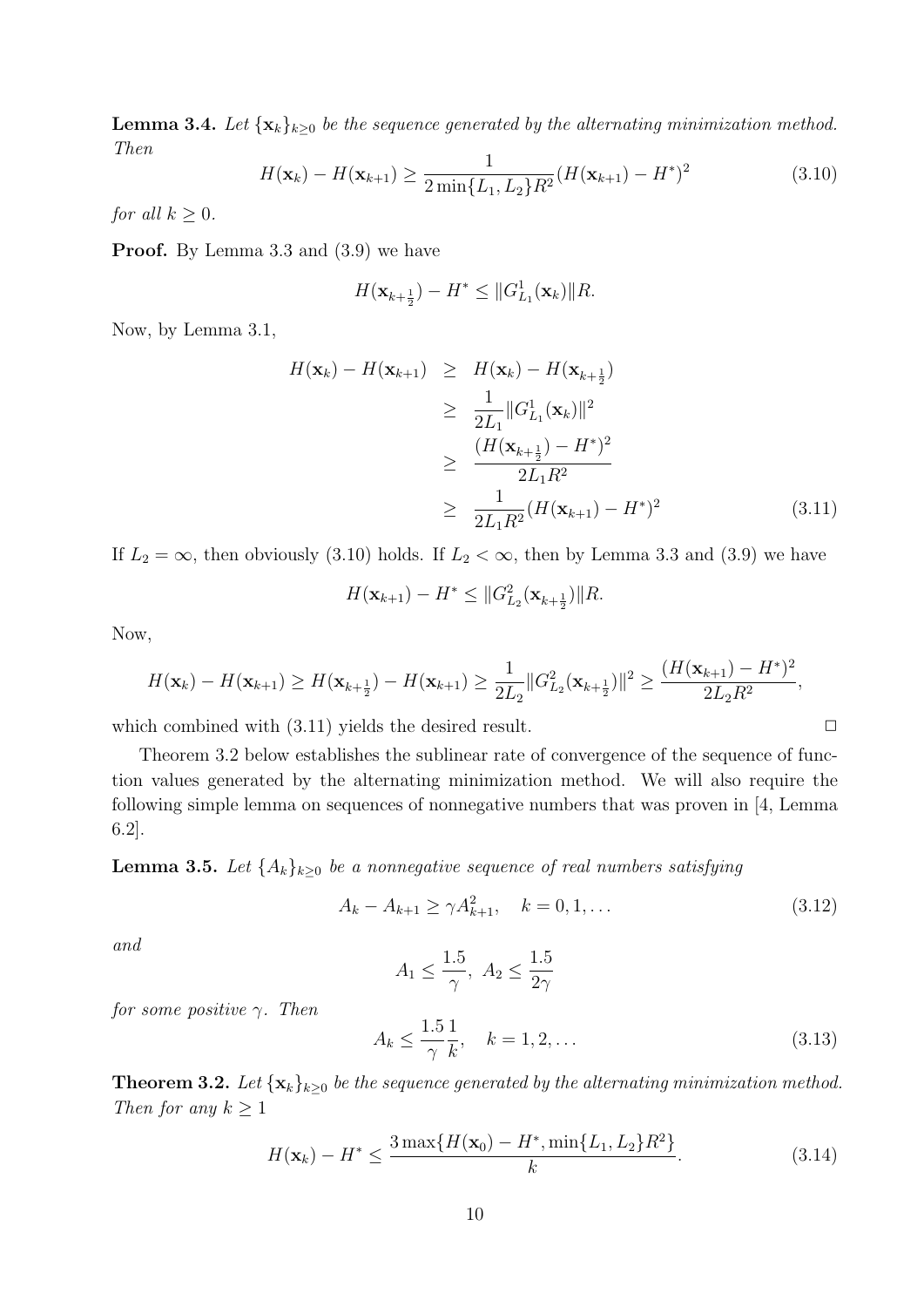**Proof.** Denoting  $A_k = H(\mathbf{x}_k) - H^*$  and  $\tilde{\gamma} = \frac{1}{2 \min\{L\}}$  $\frac{1}{2 \min\{L_1, L_2\} R^2}$ , we obtain by  $(3.10)$  that the following inequality holds:

$$
A_k - A_{k+1} \ge \tilde{\gamma} A_{k+1}^2.
$$

Obviously,

$$
A_1 = H(\mathbf{x}_1) - H^* \le H(\mathbf{x}_0) - H^*,
$$
  

$$
A_2 \le H(\mathbf{x}_0) - H^*,
$$

and therefore in particular

$$
A_1 \le \frac{1.5}{\gamma}, A_2 \le \frac{1.5}{2\gamma},
$$

where we take

$$
\gamma = \frac{1}{2} \min \left\{ \frac{1}{H(\mathbf{x}_0) - H^*}, \frac{1}{\min\{L_1, L_2\} R^2} \right\}.
$$

Since  $\gamma \leq \tilde{\gamma}$ , it follows that

$$
A_k - A_{k+1} \ge \gamma A_{k+1}^2
$$

for all  $k \geq 1$ , and hence by Lemma 3.5 we conclude that for any  $k \geq 1$ 

$$
A_k \le \frac{1.5}{\gamma} \cdot \frac{1}{k},
$$

establishing the desired result.  $\Box$ 

**Remark 3.2.** The constant in the efficiency estimate (3.14) depends on  $\min\{L_1, L_2\}$ , and not on the maximum of the block Lipschitz constants, or on the global Lipschitz constant. This means that the convergence of the alternating minimization method is dictated by smoother block of the function, that is, the smallest Lipschitz constant, which is a rather optimistic result. This corresponds to the result obtained in the smooth and unconstrained case in [4] (that is,  $g_1 = 0, g_2 = 0$ ) where it was shown that

$$
H(\mathbf{x}_k) - H^* \le \frac{2 \min\{L_1, L_2\} R^2(\mathbf{x}_0)}{k - 1}.
$$

Note that the constant in the efficiency estimate (3.14) also depends on  $H(\mathbf{x}_0) - H^*$ which potentially can mean that there is an implicit dependence on some global Lipschitz constant, which is obviously a potential drawback. However, we will show that in fact the dependency on  $H(\mathbf{x}_0) - H^*$  is rather mild and does not have a significant effect on the number of iterations required to obtain a predescribed accuracy. For that, we will require a finer analysis of sequences satisfying the inequality (3.12). This is done in the following lemma.

**Lemma 3.6.** *Let*  $\{A_k\}_{k\geq 0}$  *be a nonnegative sequence of real numbers satisfying* 

$$
A_k - A_{k+1} \ge \gamma A_{k+1}^2, \quad k = 0, 1, \dots
$$

*Then for any*  $n \geq 2$ 

$$
A_n \le \max\left\{ \left(\frac{1}{2}\right)^{(n-1)/2} A_0, \frac{4}{\gamma(n-1)} \right\}.
$$
 (3.15)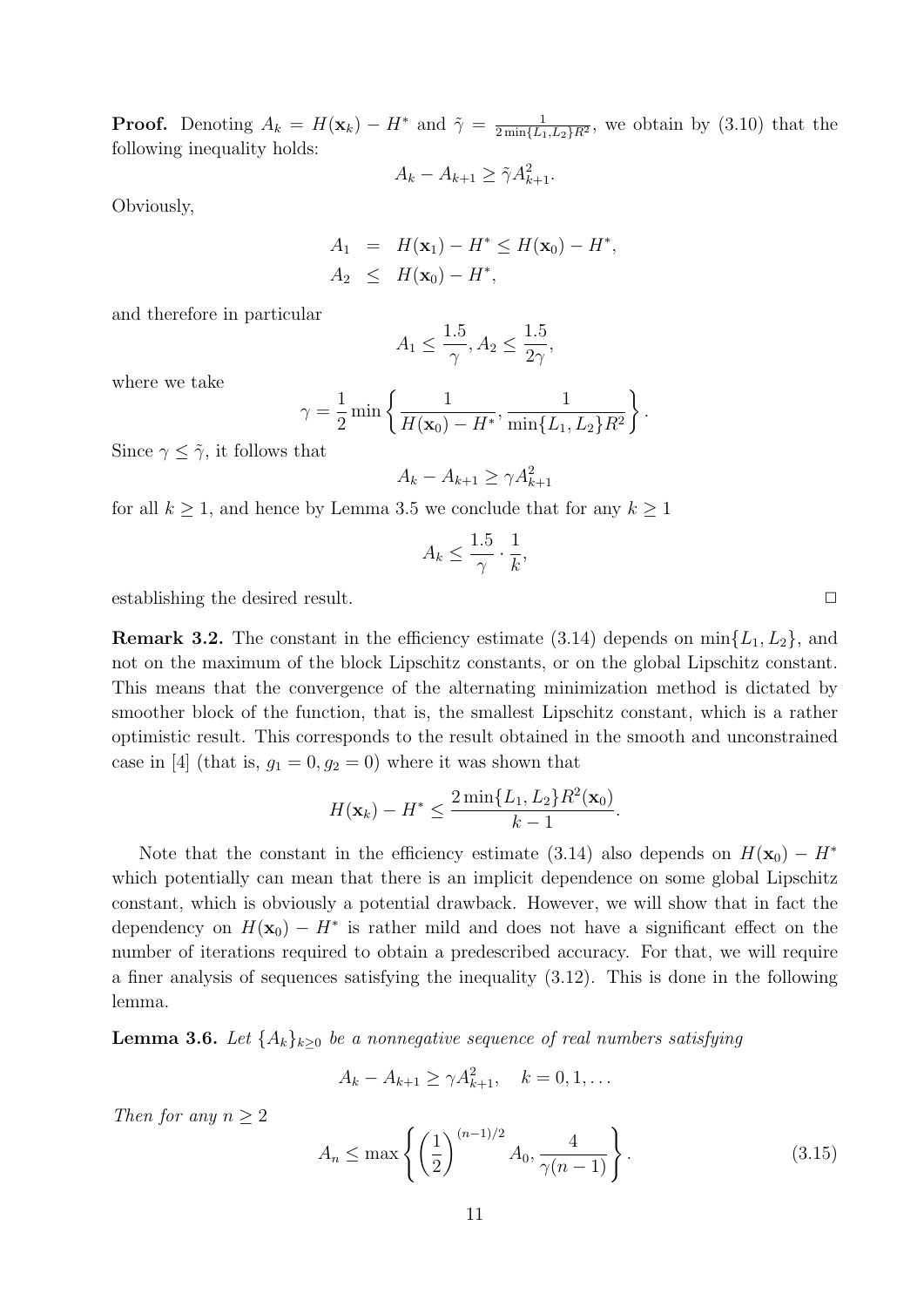*In addition, for any*  $\varepsilon > 0$ *, if* 

$$
n \ge \max\left\{\frac{2}{\ln(2)}(\ln(A_0) + \ln(1/\varepsilon)), \frac{4}{\gamma \varepsilon}\right\} + 1,
$$

*then*  $A_n \leq \varepsilon$ *.* 

**Proof.** Note that for any  $k \geq 0$  we have

$$
\frac{1}{A_{k+1}} - \frac{1}{A_k} = \frac{A_k - A_{k+1}}{A_k A_{k+1}} \ge \gamma \frac{A_{k+1}}{A_k}.
$$

For each *k*, there are two options:

(i)  $A_{k+1} \leq \frac{1}{2}A_k$ . (ii)  $A_{k+1} > \frac{1}{2}A_k$ .

Under option (ii) we have

$$
\frac{1}{A_{k+1}} - \frac{1}{A_k} \ge \frac{\gamma}{2}.
$$

Suppose that *n* is even. If there are at least  $\frac{n}{2}$  indices for which option (ii) occurs, then

$$
\frac{1}{A_n} \ge \frac{\gamma n}{4},
$$

and hence

$$
A_n \le \frac{4}{\gamma n}.
$$

On the other hand, if this is not the case, then there are at least  $\frac{n}{2}$  indices for which option (i) occurs, and consequently

$$
A_n \le \left(\frac{1}{2}\right)^{n/2} A_0.
$$

We therefore obtain that in any case

$$
A_n \le \max\left\{ \left(\frac{1}{2}\right)^{n/2} A_0, \frac{4}{\gamma n} \right\}.
$$
\n(3.16)

If *n* is odd, then we can conclude that

$$
A_n \le A_{n-1} \le \max\left\{ \left(\frac{1}{2}\right)^{(n-1)/2} A_0, \frac{4}{\gamma(n-1)} \right\}.
$$
 (3.17)

Since the right-hand side of (3.17) is larger than the right-hand side of (3.16), the result (3.15) follows. In order to guarantee that the inequality  $A_n \leq \varepsilon$  holds, it is sufficient that the inequality

$$
\max\left\{ \left(\frac{1}{2}\right)^{(n-1)/2} A_0, \frac{4}{\gamma(n-1)} \right\} \le \varepsilon
$$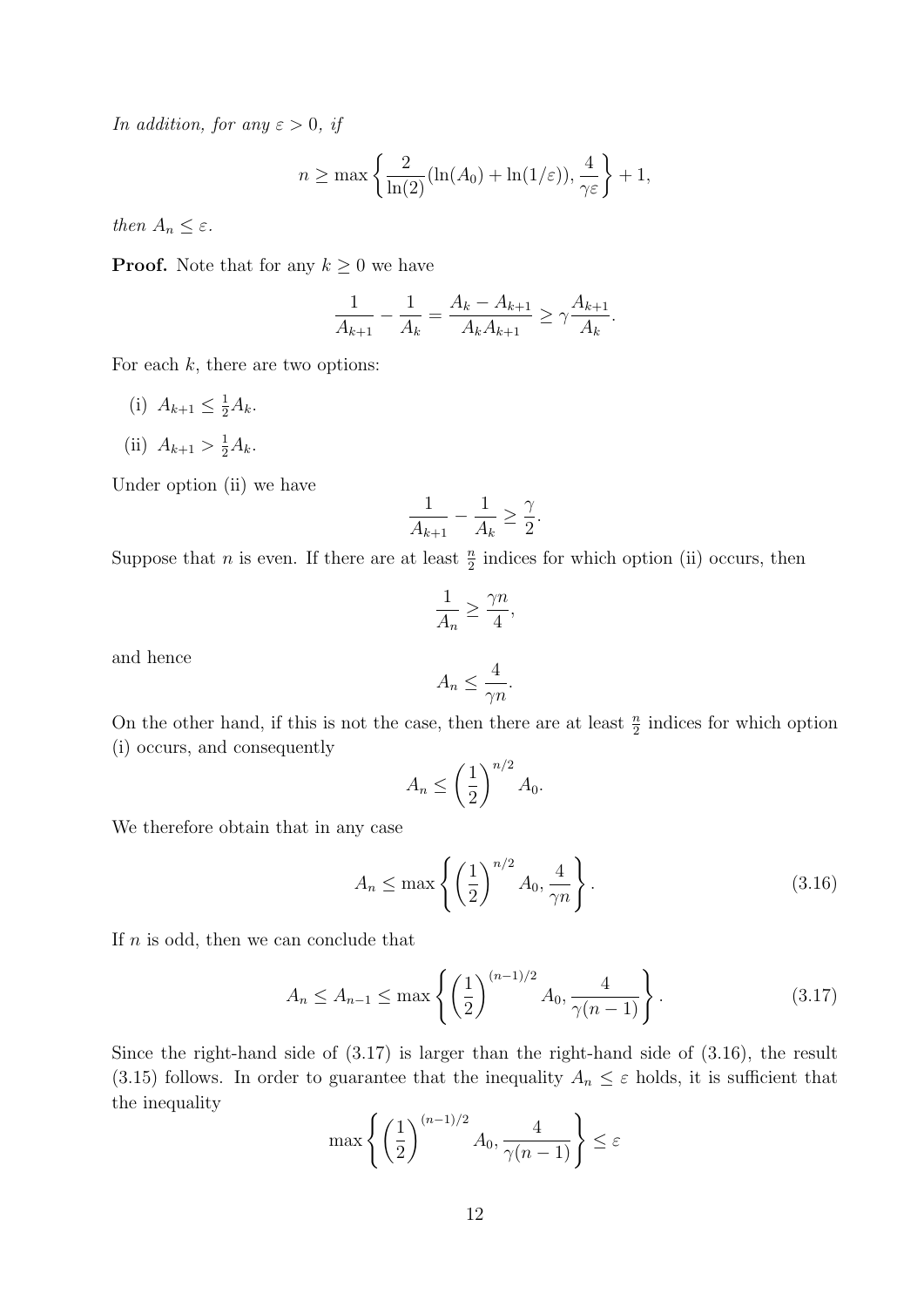holds. The latter is equivalent to the set of two inequalities

$$
\left(\frac{1}{2}\right)^{(n-1)/2} A_0 \leq \varepsilon,
$$
  

$$
\frac{4}{\gamma(n-1)} \leq \varepsilon,
$$

which is the same as

$$
n \geq \frac{2}{\ln(2)}(\ln(A_0) + \ln(1/\varepsilon)) + 1,
$$
  

$$
n \geq \frac{4}{\gamma \varepsilon} + 1.
$$

Therefore, if

$$
n \ge \max\left\{\frac{2}{\ln(2)}(\ln(A_0) + \ln(1/\varepsilon)), \frac{4}{\gamma \varepsilon}\right\} + 1,
$$

then the inequality  $A_n \leq \varepsilon$  is guaranteed.  $\Box$ 

We are now ready to prove a refined rate of convergence result for the sequence of function values generated by the alternating minimization method. In this result the number of iterations depend mildly on  $H(\mathbf{x}_0) - H^*$  in the sense the the required number of iteration depends on  $\ln(H(\mathbf{x}_0) - H^*)$  rather than on  $H(\mathbf{x}_0) - H^*$ .

**Theorem 3.3.** Let  $\{x_n\}_{n\geq 0}$  be the sequence generated by the alternating minimization method. *Then for all*  $n \geq 2$ 

$$
H(\mathbf{x}_n) - H^* \le \max \left\{ \left( \frac{1}{2} \right)^{\frac{n-1}{2}} (H(\mathbf{x}_0) - H^*), \frac{8 \min\{L_1, L_2\} R^2}{n-1} \right\}.
$$

*In addition, an ε-optimal solution is obtained after at most*

$$
\max\left\{\frac{2}{\ln(2)}(\ln(H(\mathbf{x}_0)-H^*)+\ln(1/\varepsilon)),\frac{8\min\{L_1,L_2\}R^2}{\varepsilon}\right\}+2
$$

*iterations.*

**Proof.** By Lemma 3.4 we have

$$
A_k - A_{k+1} \ge \gamma A_{k+1}^2
$$

where  $A_k = H(\mathbf{x}_k) - H^*$  and  $\gamma = \frac{1}{2 \min\{L\}}$  $\frac{1}{2 \min\{L_1, L_2\} R^2}$ . The result now follows by invoking Lemma  $3.6.$ 

### **4 Iteratively Reweighted Least Squares**

In this section we will consider a well known method for solving problems involving sums of norms – the iteratively reweighted least squares method. We will recall its connection to the alternating minimization method. Based on the results obtained for the alternating minimization method, we will derive a non-asymptotic sublinear rate of convergence of the method. We will further study the method and show that we can derive an asymptotic rate of convergence that does not depend on the data of the problem, but rather on the smoothing parameter.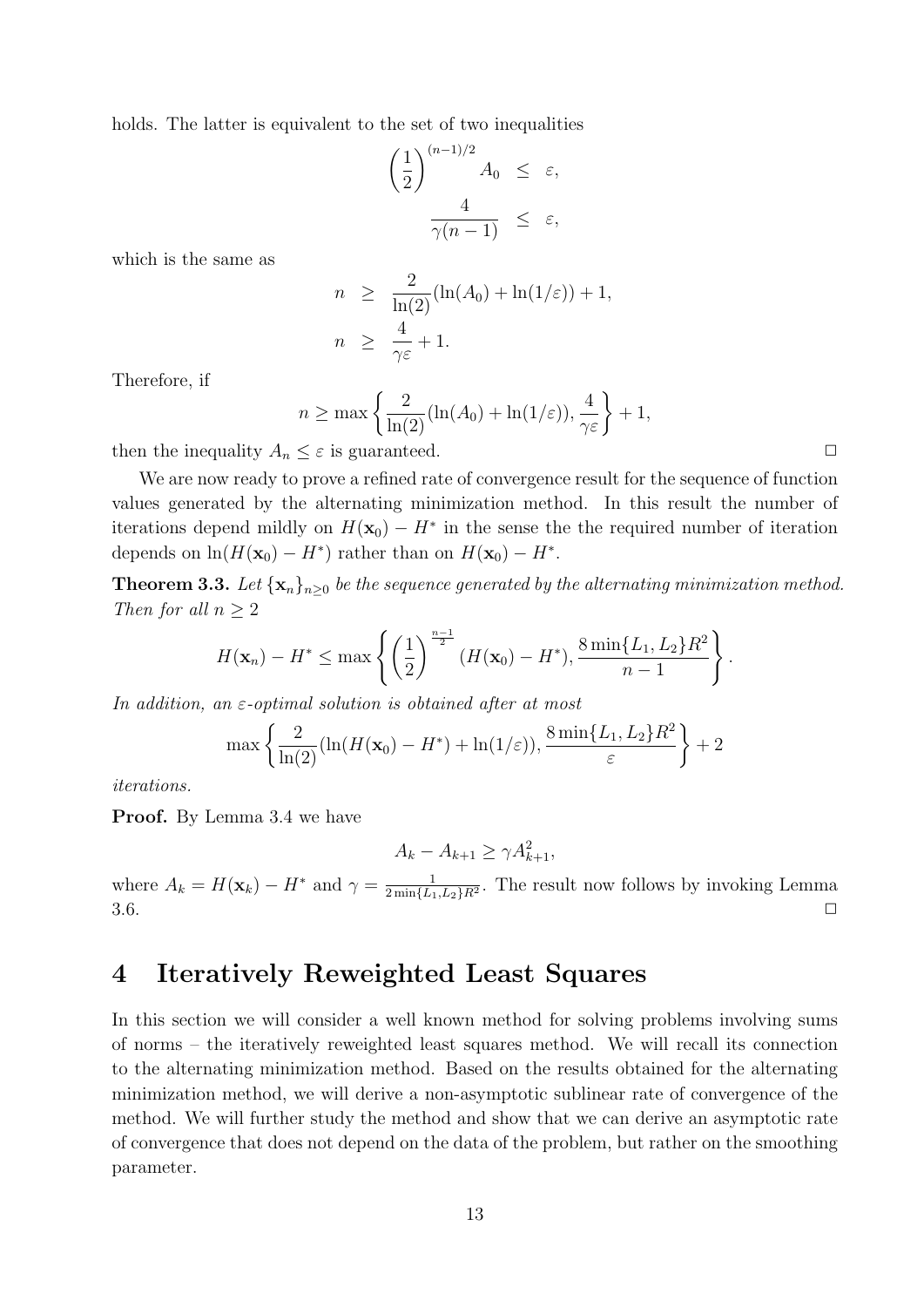### **4.1 Problem formulation**

Consider the general problem of minimizing the sum of a continuously differentiable function and sum of norms of affine mappings:

(P) 
$$
\min_{\mathbf{s}.\mathbf{t}} s(\mathbf{y}) + \sum_{i=1}^{m} ||\mathbf{A}_i \mathbf{y} + \mathbf{b}_i||_2
$$
  
s.t.  $\mathbf{y} \in X$ ,

where  $\mathbf{A}_i \in \mathbb{R}^{k_i \times n}, \mathbf{b}_i \in \mathbb{R}^{k_i}, i = 1, 2, \ldots, m$  and *s* is a continuously differentiable function over the closed and convex set  $X \subseteq \mathbb{R}^n$ ; we further assume that  $\nabla s$  is Lipschitz continuous with parameter  $L_{\nabla s}$ . This is a rather general model encompassing several important models and applications – some of them we now describe.

•  $l_1$ -norm linear regression. The problem is

$$
\min \|\mathbf{B}\mathbf{y}-\mathbf{c}\|_1,
$$

where  $\mathbf{B} \in \mathbb{R}^{m \times n}, \mathbf{c} \in \mathbb{R}^m$ . The problem obviously fits model (P) with  $s \equiv 0, X =$  $\mathbb{R}^n, \mathbf{A}_i = \mathbf{e}_i^T \mathbf{B}, \mathbf{b}_i = -c_i.$ 

• **The Fermat-Weber roblem.** Given *m* points  $\mathbf{a}_1, \mathbf{a}_2, \ldots, \mathbf{a}_m \in \mathbb{R}^n$  called *anchors* and weights  $\omega_1, \omega_2, \ldots, \omega_m > 0$ , the Fermat-Weber problem seeks  $\mathbf{x} \in \mathbb{R}^n$  that minimizes the weighted sum of distances between **y** and the *m* anchors:

$$
(\mathrm{FW}) \quad \min_{\mathbf{y} \in \mathbb{R}^n} \sum_{i=1}^m \omega_i ||\mathbf{y} - \mathbf{a}_i||.
$$

The problem fits model (P) with  $s = 0, X = \mathbb{R}^n, A_i = I_n, b_i = -a_i$ . The Fermat-Weber problem has a long history and was investigated for many years in the optimization as well as location communities. More details on the history of the Fermat-Weber problem can be found for example in [12] as well as in the survey paper [11].

•  $l_1$ -regularized least squares problem. In the  $l_1$ -regularized least squares problem we minimize a sum of a least squares term and an  $l_1$ -based penalty:

$$
\min\| \mathbf{B}\mathbf{y}-\mathbf{c}\|_2^2+\lambda\|\mathbf{D}\mathbf{y}\|_1.
$$

Here  $\mathbf{B} \in \mathbb{R}^{m \times n}, \mathbf{c} \in \mathbb{R}^m, \mathbf{D} \in \mathbb{R}^{k \times n}$  and  $\lambda > 0$ . This model fits problem (P) with  $s(\mathbf{y}) = ||\mathbf{By} - \mathbf{c}||_2^2$ ,  $\mathbf{A}_i = \lambda \mathbf{e}_i^T \mathbf{D}$  and  $\mathbf{b}_i = 0$ . This type of least squares problems has many applications in diverse areas such as statistics [16] and signal/image processing [15].

It is sometimes useful to consider the smooth approximation of the general problem (P) given by:

$$
\begin{aligned} \n\text{(P}_{\eta}) \quad & \min \quad S_{\eta}(\mathbf{y}) \equiv s(\mathbf{y}) + \sum_{i=1}^{m} \sqrt{\|\mathbf{A}_{i}\mathbf{y} + \mathbf{b}_{i}\|^{2} + \eta^{2}} \\ \n\text{s.t.} \quad & \mathbf{y} \in X. \n\end{aligned}
$$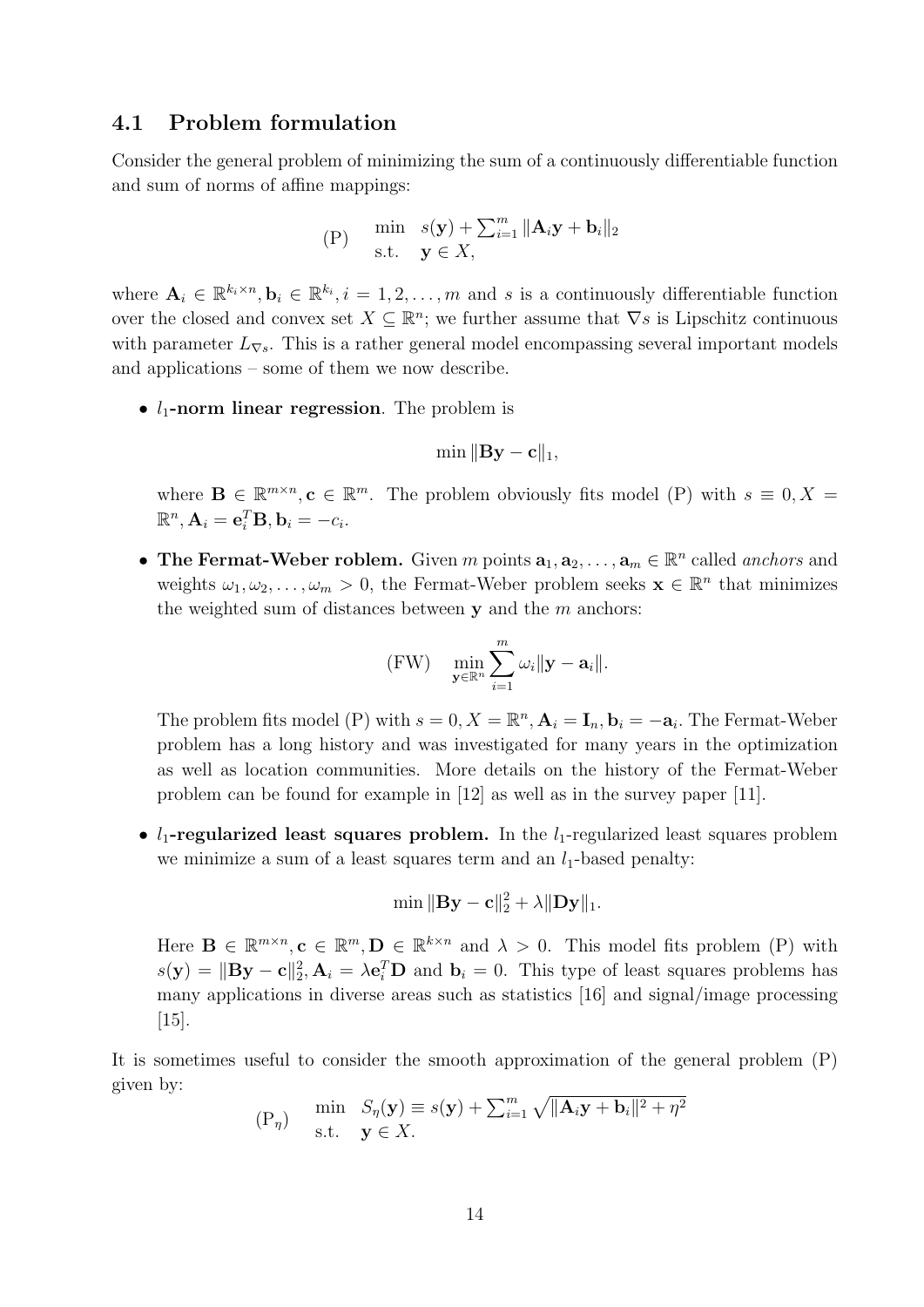Here  $\eta > 0$  is a smoothing parameter. The optimal value of problem  $(P_{\eta})$  is denoted by  $S_{\eta}^*$ . Problem  $(P_{\eta})$  can be interpreted as a smooth approximation of problem  $(P)$  since

$$
\text{val}(P) \le \text{val}(P_{\eta}) \le \text{val}(P) + m\eta,\tag{4.1}
$$

where for a minimization problem  $(D)$ , val $(D)$  denotes the optimal value of the problem. The relation (4.1) is a direct result from the fact that for any  $\alpha \in \mathbb{R}$  the inequality  $|\alpha| \leq$  $\sqrt{\alpha^2 + \eta^2} \leq |\alpha| + \eta$  holds.

### **4.2 The iteratively reweighted least squares method**

The *iteratively reweighted least squares* method – abbreviated IRLS – for solving (P*η*) is the method defined below.



The IRLS method is a rather popular scheme used for example in robust regression [20], sparse recovery [10], but perhaps the most famous and oldest example of the IRLS method is Weiszfeld's method for solving the Fermat-Weber problem [29, 30] – an algorithm that was introduced in 1937. Since then, this method was extensively studied, see e.g., [18, 8, 28]. Despite the fact that the positivity of  $\eta$  is essential, since otherwise the method will not be well defined, the method with  $\eta = 0$  was considered in the literature. For example, Weiszfeld's method is the IRLS method with  $\eta = 0$  and much research was performed to analyze the conditions under which the method is indeed well-defined, see e.g., [8, 28].

It is well known that the IRLS method is actually the alternating minimization method applied to an auxiliary function, see e.g., [10]. We will now recall this connection, and for that we consider the following auxiliary problem:

$$
\min \quad h_{\eta}(\mathbf{y}, \mathbf{z}) \equiv s(\mathbf{y}) + \frac{1}{2} \sum_{i=1}^{m} \left( \frac{\|\mathbf{A}_{i} \mathbf{y} + \mathbf{b}_{i}\|^{2} + \eta^{2}}{z_{i}} + z_{i} \right)
$$
\n
$$
\text{s.t.} \quad \mathbf{y} \in X
$$
\n
$$
\mathbf{z} \in [\eta/2, \infty)^{m}, \tag{4.3}
$$

which fits into the general model  $(1.1)$  with

$$
f(\mathbf{y}, \mathbf{z}) = h_{\eta}(\mathbf{y}, \mathbf{z}),
$$
  
\n
$$
g_1(\mathbf{y}) = \delta(\mathbf{y}, X),
$$
  
\n
$$
g_2(\mathbf{z}) = \delta(\mathbf{z}, [\eta/2, \infty)^m),
$$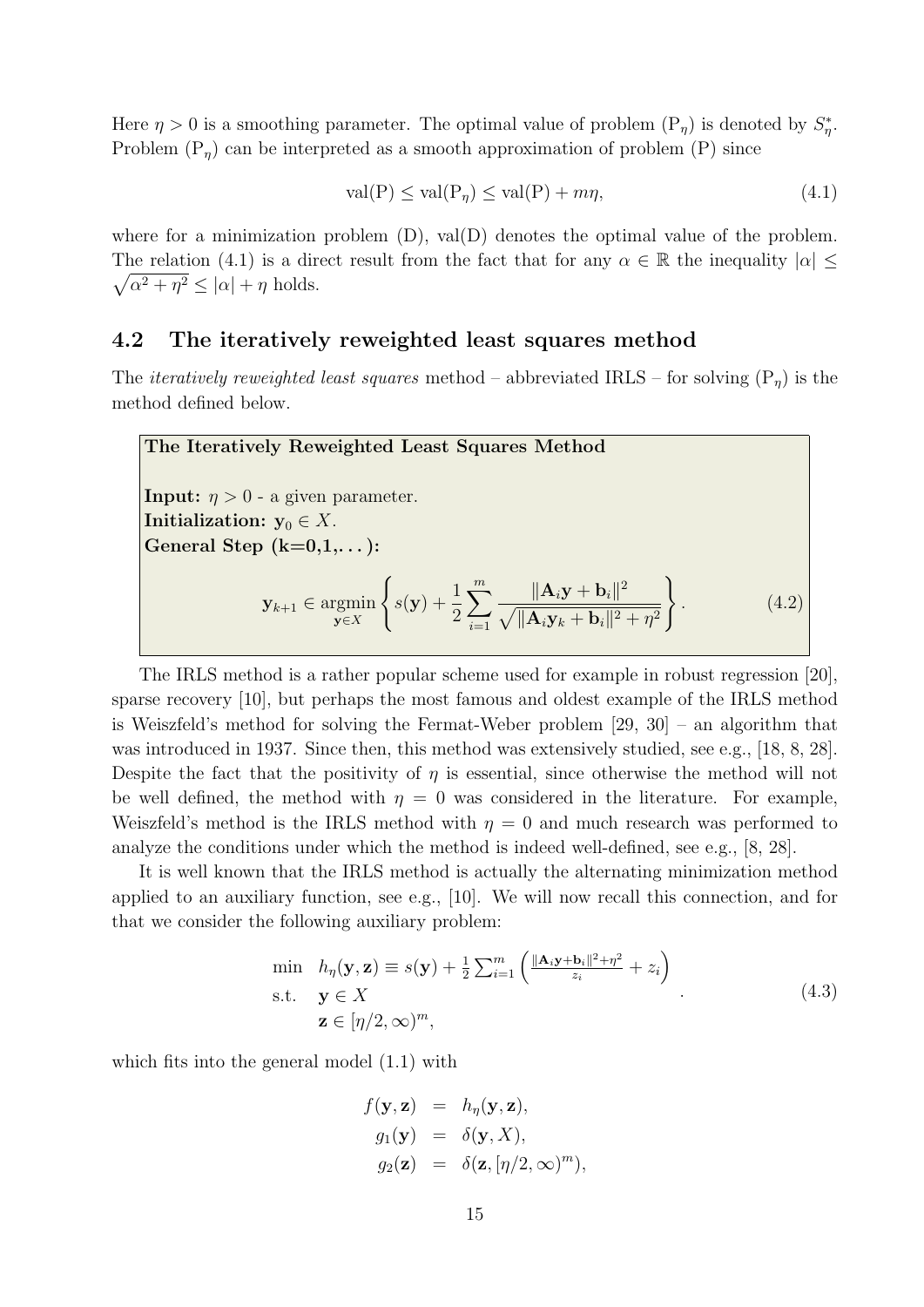where for a set *S*, the indicator function  $\delta(\cdot, S)$  is defined by

$$
\delta(\mathbf{x}, S) = \begin{cases} 0 & \mathbf{x} \in S, \\ \infty & \text{else.} \end{cases}
$$

The equivalence between problems (4.3) and  $(P<sub>\eta</sub>)$  is in the sense that minimizing  $h<sub>\eta</sub>$  with respect to **z** (while fixing **y**) results with the function  $S_n$ . The following lemma states this property along with the explicit relation between the optimal solutions of the two problems.

**Lemma 4.1.** *(i) For any*  $y \in X$ *, it holds that* 

$$
\min_{\mathbf{z}\in[\eta/2,\infty)^m}h_{\eta}(\mathbf{y},\mathbf{z})=S_{\eta}(\mathbf{y})
$$

*and the minimum is attained at* **z** *given by*

$$
z_i = \sqrt{\|\mathbf{A}_i \mathbf{y} - \mathbf{b}\|^2 + \eta^2}, \quad i = 1, 2, ..., m.
$$
 (4.4)

 $(iii)$  min<sub>y∈</sub>*X*,**z**∈[*η*/2,∞)<sup>*m*</sup>  $h$ <sub>*η*</sub></sub>(**y**,**z**) =  $S^*$ <sub>*i*</sub>.

**Proof.** (i) Follows by the fact that given  $y \in X$  and  $i \in \{1, 2, \ldots, m\}$ , we have by the arithmetic-geometric mean inequality that

$$
\frac{1}{2}\left(\frac{\|\mathbf{A}_i\mathbf{y} + \mathbf{b}_i\|^2 + \eta^2}{z_i} + z_i\right) \ge \sqrt{\|\mathbf{A}_i\mathbf{y} + \mathbf{b}_i\|^2 + \eta^2}
$$

for all  $z_i > 0$ , and equality is satisfied if and only if  $z_i = \sqrt{\|\mathbf{A}_i\mathbf{y} + \mathbf{b}_i\|^2 + \eta^2}$ . (ii) By part (i),

$$
\min_{\mathbf{y}\in X,\mathbf{z}\in[\eta/2,\infty)^m}h_{\eta}(\mathbf{y},\mathbf{z})=\min_{\mathbf{y}\in X}\left\{\min_{\mathbf{z}\in[\eta/2,\infty)^m}h_{\eta}(\mathbf{y},\mathbf{z})\right\}=\min_{\mathbf{y}\in X}S_{\eta}(\mathbf{y})=S_{\eta}^*.
$$

**Remark 4.1.** The constraint  $\mathbf{z} \in [\eta/2, \infty]^m$  could have been replaced with the constraint **z** *>* **0**. However, due to reasons related to the theoretical analysis, we consider a feasible set which is also closed.

The alternating minimization method employed on problem (4.3) takes the following form: the **z**-step at the *k*-iteration just consists of evaluating  $z_i = \sqrt{\|\mathbf{A}_i \mathbf{y}_k - \mathbf{b}_i\|^2 + \eta^2}$ , and the **y**-step is exactly the one defined by (4.2). We therefore obtain that the IRLS method is exactly the alternating minimization method applied to the function

$$
H(\mathbf{y}, \mathbf{z}) = h_{\eta}(\mathbf{y}, \mathbf{z}) + g_1(\mathbf{y}) + g_2(\mathbf{z})
$$

with initial point  $(\mathbf{y}_0, \mathbf{z}_0)$ , where  $\mathbf{z}_0$  is defined by

$$
[\mathbf{z}_0]_i = \sqrt{\|\mathbf{A}_i\mathbf{y}_0 + \mathbf{b}_i\|^2 + \eta^2}.
$$

A direct consequence of Lemma 4.1 is that

$$
h_{\eta}(\mathbf{y}_k, \mathbf{z}_k) = \min_{\mathbf{z} \in [\eta/2, \infty)^m} h_{\eta}(\mathbf{y}_k, \mathbf{z}) = S_{\eta}(\mathbf{y}_k).
$$

From this we can also conclude that the IRLS method produces a nonincreasing sequence with respect to  $S_n$ . Indeed, for any  $k \geq 0$ :

$$
S_{\eta}(\mathbf{y}_k) = h_{\eta}(\mathbf{y}_k, \mathbf{z}_k) \ge h_{\eta}(\mathbf{y}_{k+1}, \mathbf{z}_{k+1}) = S_{\eta}(\mathbf{y}_{k+1}).
$$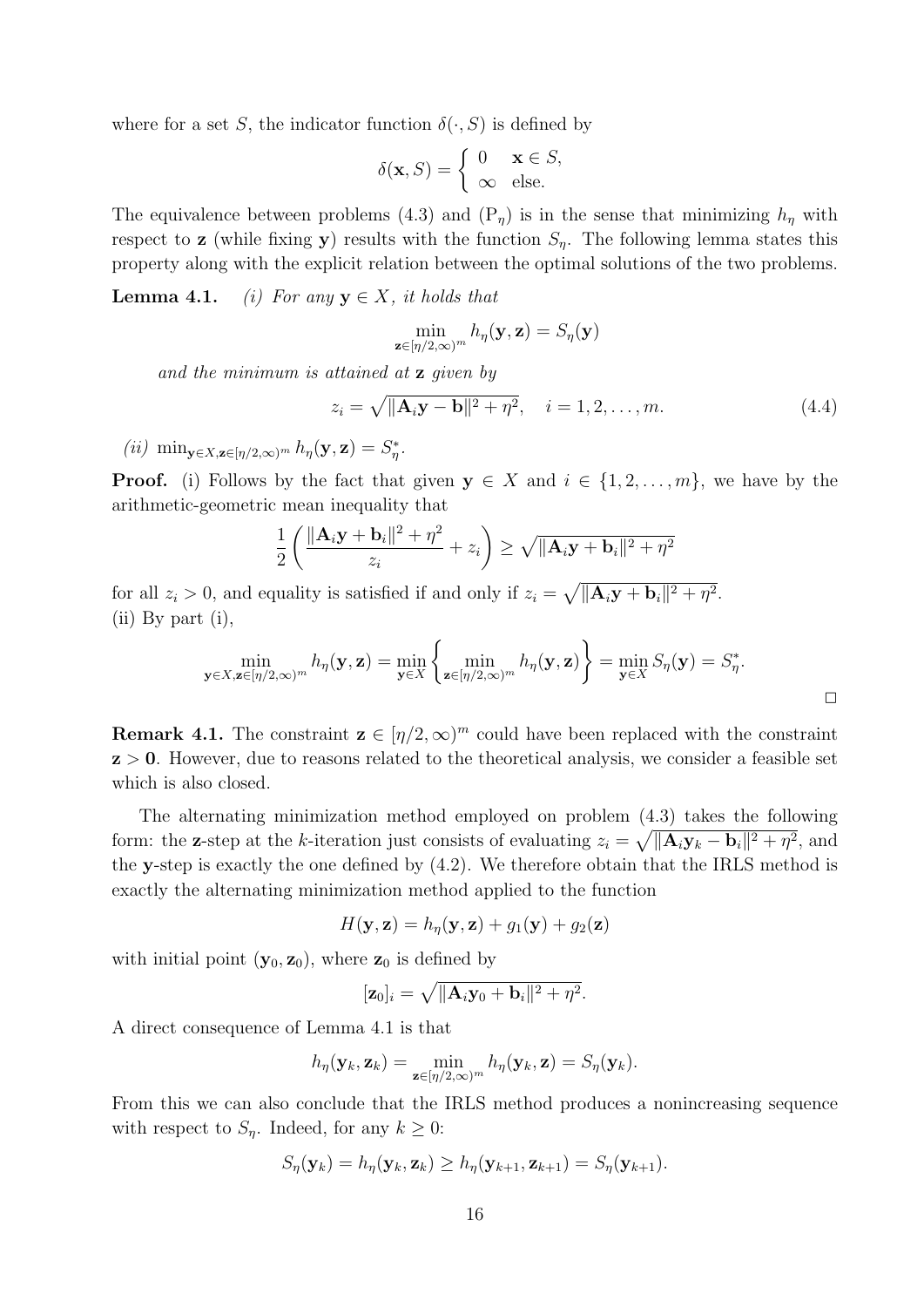### **4.3 Nonasymptotic Sublinear Rate of Convergence**

To derive a nonasymptotic sublinear rate of convergence result, we can invoke Theorem 3.3. For that, we need to compute the block Lipschitz constants of the function  $h_{\eta}(\mathbf{y}, \mathbf{z})$ . The gradient of  $h_{\eta}$  with respect to **z** is in fact not Lipschitz continuous. Therefore,  $L_2 = \infty$  and we only need to compute  $L_1$  - the Lipschitz constant of  $\nabla_{\mathbf{y}} h_{\eta}(\cdot, \mathbf{z})$ , which is given by

$$
L_1 = L_{\nabla s} + \frac{1}{\eta} \lambda_{\max} \left( \sum_{i=1}^m \mathbf{A}_i^T \mathbf{A}_i \right).
$$

Plugging the above expression of the block Lipschitz constant in Theorem 3.3, we obtain the following result on the sublinear convergence of the IRLS method.

**Theorem 4.1** (sublinear rate of convergence of the IRLS method). Let  $\{y_k\}_{k\geq0}$  be the *sequence generated by the IRLS method with smoothing parameter*  $\eta > 0$ . Then for any  $n \geq 2$ 

$$
S_{\eta}(\mathbf{y}_n) - S_{\eta}^* \le \max\left\{ \left(\frac{1}{2}\right)^{\frac{n-1}{2}} (S_{\eta}(\mathbf{y}_0) - S_{\eta}^*), \frac{8(L_{\nabla s} + \frac{1}{\eta}\lambda_{\max}\left(\sum_{i=1}^m \mathbf{A}_i^T \mathbf{A}_i\right))R^2}{n-1} \right\}, \quad (4.5)
$$

*where R is given in (3.8).*

**Proof.** Invoking Theorem 3.3, we obtain that

$$
h_{\eta}(\mathbf{y}_n, \mathbf{z}_n) - S_{\eta}^* \leq \max \left\{ \left(\frac{1}{2}\right)^{\frac{n-1}{2}} (h_{\eta}(\mathbf{y}_0, \mathbf{z}_0) - S_{\eta}^*), \frac{8(L_{\nabla s} + \frac{1}{\eta}\lambda_{\max}\left(\sum_{i=1}^m \mathbf{A}_i^T \mathbf{A}_i\right))R^2}{n-1} \right\},
$$

where here we used the fact stated in Lemma 4.1 that  $S^*_{\eta} = \min_{\mathbf{y} \in X, \mathbf{z} \in [\eta/2, \infty)^m} h_{\eta}(\mathbf{y}, \mathbf{z})$ . The result now follows by noting that  $h_{\eta}(\mathbf{y}_n, \mathbf{z}_n) = S_{\eta}(\mathbf{y}_n)$ .

### **4.4 Convergence of the sequence**

We can now prove that the accumulation points of the sequence generated by the IRLS method are optimal solutions of problem  $(P_n)$ . Although convergence of the entire sequence is not established, we are able to prove a result, that will be useful later on in the analysis of the asymptotic rate of convergence, that for any *i*, the sequence  $\{\|\mathbf{A}_i\mathbf{y}_k + \mathbf{b}_i\|\}_{k \geq 0}$  converges. For that, we will require the following elementary fact on convex problems.

**Lemma 4.2.** *Let f*1*, f*<sup>2</sup> *be two proper extended real-valued closed and convex functions over*  $\mathbb{R}^n$  and  $\mathbb{R}^m$  respectively and assume in addition that  $f_2$  is strictly convex over its domain. Let  $\mathbf{C} \in \mathbb{R}^{m \times n}$ . Assume that  $\mathbf{y}_1^*$  and  $\mathbf{y}_2^*$  are optimal solutions of

$$
\min\{F(\mathbf{y}) \equiv f_1(\mathbf{y}) + f_2(\mathbf{C}\mathbf{y}) : \mathbf{y} \in \mathbb{R}^n\}.
$$

*Then*  $\mathbf{C}\mathbf{y}_1^* = \mathbf{C}\mathbf{y}_2^*$ .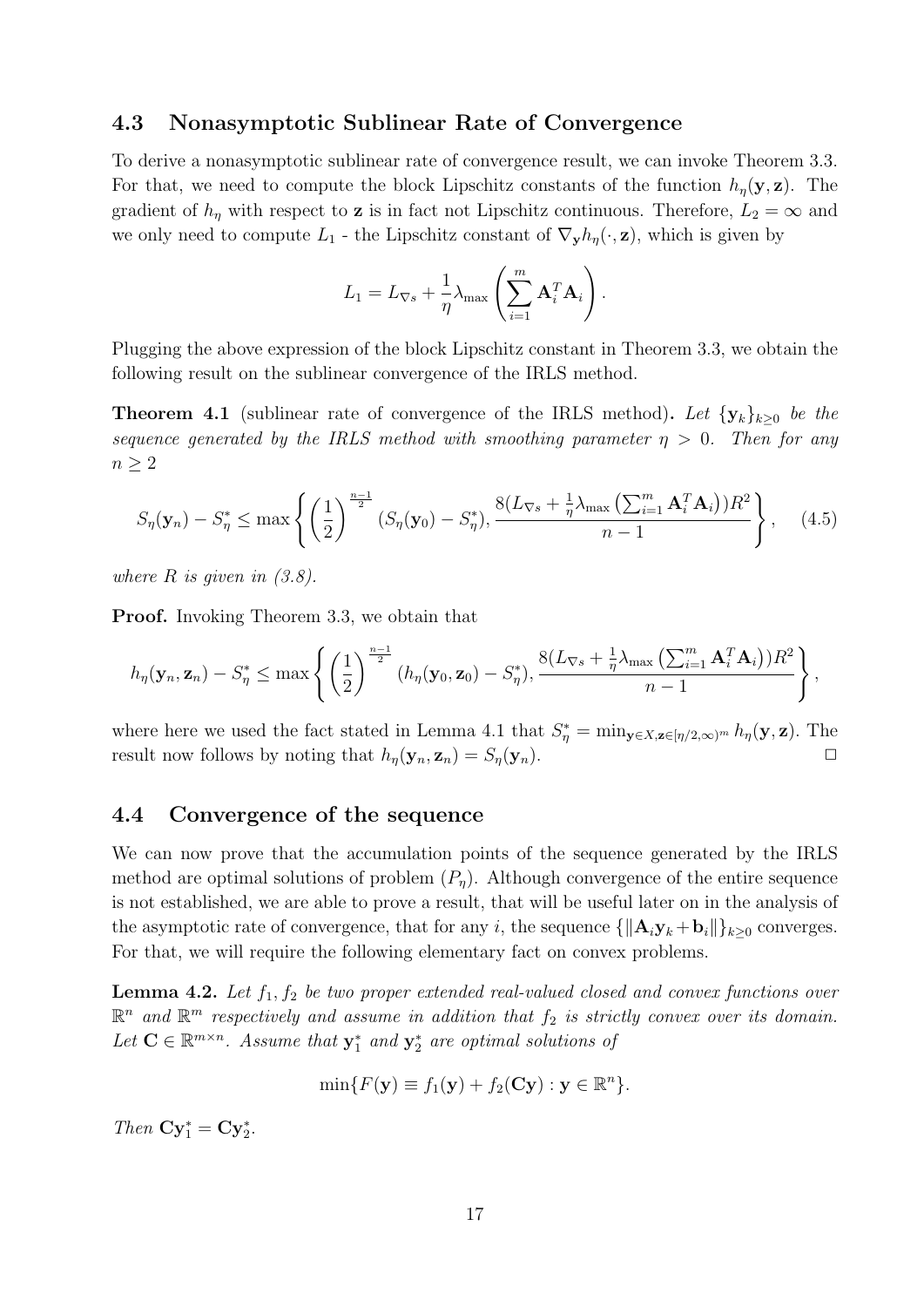**Proof.** Assume in contradiction that  $\mathbf{C}\mathbf{y}_1^* \neq \mathbf{C}\mathbf{y}_2^*$ , and denote the optimal value by  $\alpha$ . Then by Jensen's inequality and the strict convexity of  $f_2$ , it follows that for  $z = \frac{1}{2}$  $\frac{1}{2}y_1^* + \frac{1}{2}$  $\frac{1}{2}\mathbf{y}_2^*$  we have

$$
f_1(\mathbf{z}) \leq \frac{1}{2} f_1(\mathbf{y}_1^*) + \frac{1}{2} f_1(\mathbf{y}_2^*),
$$
  

$$
f_2(\mathbf{Cz}) < \frac{1}{2} f_2(\mathbf{Cy}_1^*) + \frac{1}{2} f_2(\mathbf{Cy}_2^*),
$$

and hence

$$
F(\mathbf{z}) = f_1(\mathbf{z}) + f_2(\mathbf{Cz})
$$
  

$$
< \frac{1}{2}(f_1(\mathbf{y}_1^*) + f_2(\mathbf{Cy}_1^*)) + \frac{1}{2}(f_1(\mathbf{y}_2^*) + f_2(\mathbf{Cy}_2^*))
$$
  

$$
= \frac{\alpha}{2} + \frac{\alpha}{2}
$$
  

$$
= \alpha,
$$

contradicting the optimality of  $y_1^*$  and  $y_2^*$ 

We can now conclude the following property of the optimal solutions of  $(P_n)$ .

**Corollary 4.1.** Let  $Y^*$  be the set of optimal solutions of problem  $(P_{\eta})$ . Then for any  $i \in$ *{*1*,* 2*, . . . , m} the set*

$$
\mathbf{A}_i Y^* = \{ \mathbf{A}_i \mathbf{y} : \mathbf{y} \in Y^* \}
$$

*is a singleton.*

**Proof.** The function  $t : \mathbb{R}^{k_1} \times \cdots \times \mathbb{R}^{k_m} \to \mathbb{R}$  defined by

$$
t((\mathbf{w}_1, \mathbf{w}_2, \dots, \mathbf{w}_m)) = \sum_{i=1}^m \sqrt{\|\mathbf{w}_i + \mathbf{b}_i\|^2 + \eta^2}
$$

is strictly convex since its Hessian is a positive definite matrix as a block-diagonal matrix whose *i*-th block is the  $k_i \times k_i$  matrix given by

$$
\nabla_{\mathbf{z}_i, \mathbf{z}_i}^2 t(\mathbf{z}_1, \dots, \mathbf{z}_m) = \frac{1}{(\|\mathbf{z}_i + \mathbf{b}_i\|^2 + \eta^2)^{3/2}} \left[ (\|\mathbf{z}_i + \mathbf{b}_i\|^2 \mathbf{I} - (\mathbf{z}_i + \mathbf{b}_i)(\mathbf{z}_i + \mathbf{b}_i)^T) + \eta^2 \mathbf{I} \right]
$$
  
 
$$
\succeq \frac{\eta^2}{(\|\mathbf{z}_i + \mathbf{b}_i\|^2 + \eta^2)^{3/2}} \mathbf{I} \succ \mathbf{0}.
$$

Therefore, since the objective function in problem  $(P_n)$  is of the form

$$
s(\mathbf{y}) + t(\mathbf{A}_1\mathbf{y}, \mathbf{A}_2\mathbf{y}, \ldots, \mathbf{A}_m\mathbf{y}),
$$

with *s* being convex and *t* being strictly convex. It follows by Lemma 4.2 that the value of  $(A_1y, \ldots, A_my)$  is constant for all optimal solutions **y**.  $\Box$ 

**Lemma 4.3.** Let  $\{y_k\}_{k\geq 0}$  be the sequence generated by the IRLS method with smoothing *parameter*  $\eta > 0$ *. Then* 

. *✷*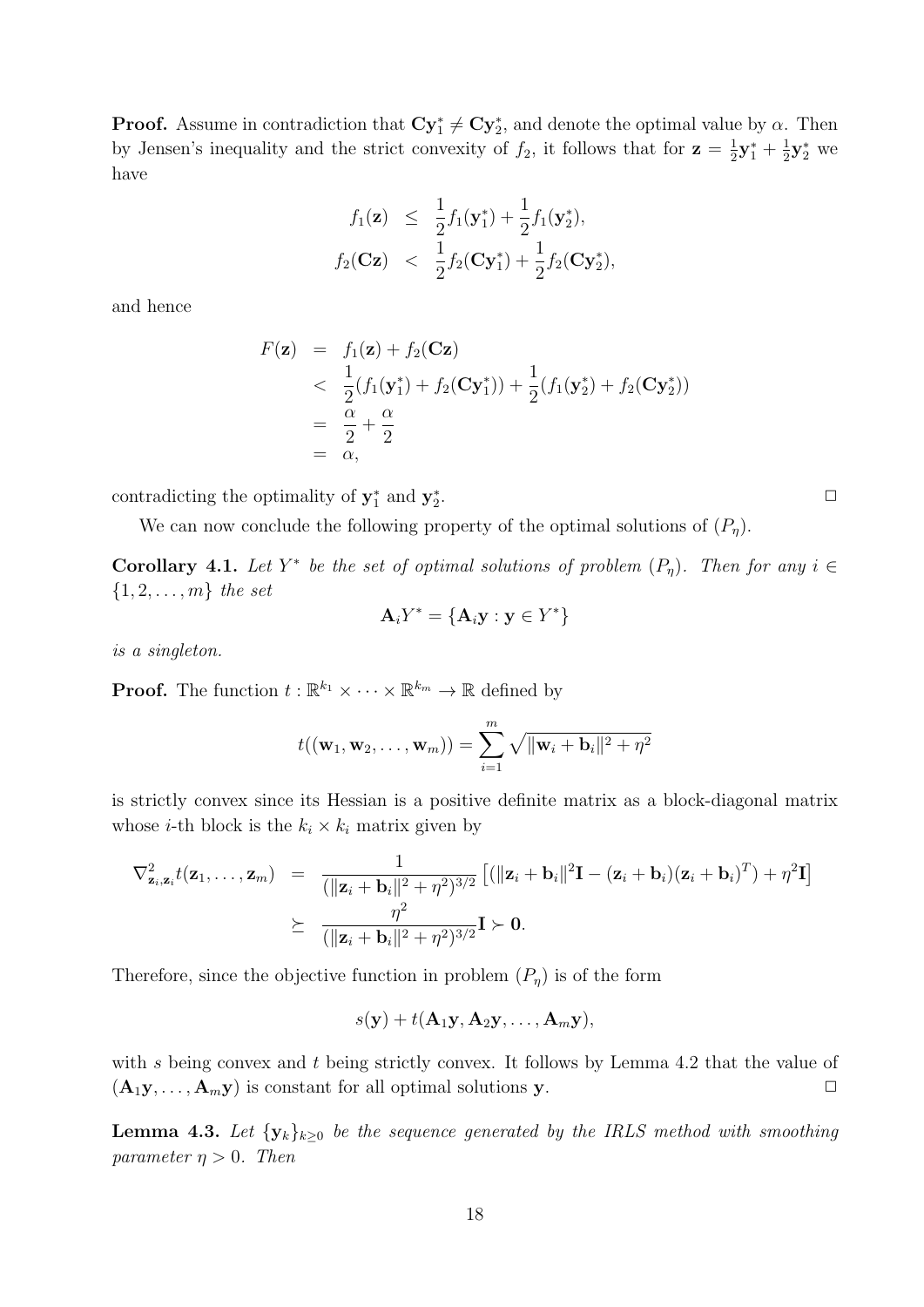- *(i) any accumulation point of*  ${\bf \{y_k\}}_{k>0}$  *is an optimal solution of*  $(P_n)$ *.*
- *(ii) for any i* ∈ {1, 2, . . . , *m*} *the sequence* { $\|\mathbf{A}_i \mathbf{y}_k + \mathbf{b}_i\|$ } $_{k>0}$  *converges.*

**Proof.** (i) Let **y**<sup>\*</sup> be an accumulation point of  ${\bf \{y_k\}}_{k\geq 0}$ . By Theorem 4.1, the closedness of *X* and the continuity of  $S_\eta$ , it follows that  $S_\eta(\mathbf{y}^*) = S_\eta^*$ , which shows that  $\mathbf{y}^*$  is an optimal solution of  $(P_n)$ .

(ii) To show the convergence of  $||\mathbf{A}_i \mathbf{y}_k + \mathbf{b}_i||$  for any  $i \in \{1, 2, ..., m\}$ , define by  $\mathbf{d}_i$  the vector which is equal to  $\mathbf{A}_i \mathbf{y}^*$  for all optimal solutions  $\mathbf{y}^*$  (the uniqueness follows from Corollary 4.1). Take a convergent subsequence  ${\{\|\mathbf{A}_i\mathbf{y}_{k_n} + \mathbf{b}_i\|\}_{n>1}}$ . By part (i),  ${\{\mathbf{y}_{k_n}\}_{n>0}}$  converges to an optimal solution  $y^*$ , and therefore as  $n \to \infty$  we have

$$
\|\mathbf{A}_i\mathbf{y}_{k_n} + \mathbf{b}_i\| \rightarrow \|\mathbf{A}_i\mathbf{y}^* + \mathbf{b}_i\| = \|\mathbf{d}_i + \mathbf{b}_i\|.
$$

Since we showed that all subsequences of  $\{\|\mathbf{A}_i\mathbf{y}_k+\mathbf{b}_i\|\}$  converge to the same value, it follows that it is a convergent sequence. **□** 

### **4.5 Asymptotic sublinear rate of convergence**

The result of Theorem 4.1 does not reveal the full strength of the IRLS method since the multiplicative constant in the efficiency estimate strongly depends on the data of the problem, that is, the Lipschitz constant of  $\nabla s$  and the matrices  $\mathbf{A}_1, \ldots, \mathbf{A}_m$ , and can be rather large. We will show in this section that we can establish an asymptotic sublinear rate of convergence that actually does not depends on either  $L_{\nabla s}$  or  $\mathbf{A}_1, \ldots, \mathbf{A}_m$ , but only on the smoothing parameter  $\eta$  and the diameter  $R$ . We begin by proving the following simple lemma on the difference between the arithmetic and geometric means of two numbers:

**Lemma 4.4.** *Let*  $a, b > 0$ *. Then* 

$$
\frac{a+b}{2} - \sqrt{ab} \ge \frac{1}{16 \max\{a, b\}} (a - b)^2.
$$
 (4.6)

**Proof.** Consider the function

$$
f(x) = \frac{1}{2}(1+x) - \sqrt{x} - \frac{1}{16}(x-1)^2.
$$

Note that

$$
f'(x) = \frac{1}{2} - \frac{1}{2\sqrt{x}} - \frac{1}{8}(x - 1),
$$
  

$$
f''(x) = \frac{1}{4x^{3/2}} - \frac{1}{8},
$$

and hence

 $f(1) = f'(1) = 0,$ 

as well as

 $f''(x) \ge 0$  for all  $0 \le x \le 1$ .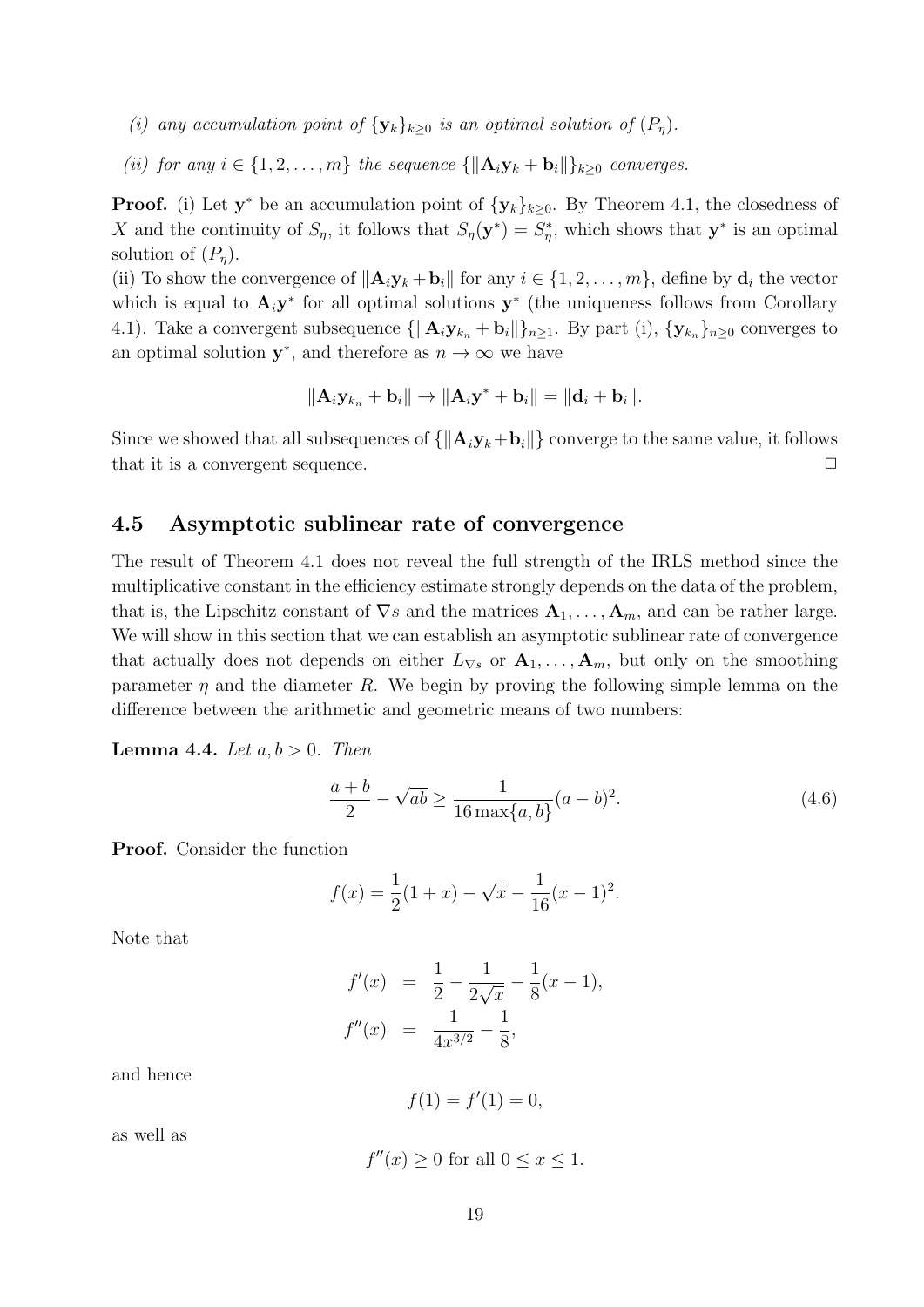Therefore, since f is convex over [0, 1] and since  $f'(1) = 0$ , it follows that  $x = 1$  is the minimizer of *f* over [0, 1], and consequently for all  $x \in [0, 1]$  we have

$$
\frac{1}{2}(1+x) - \sqrt{x} - \frac{1}{16}(x-1)^2 = f(x) \ge f(1) = 0.
$$
 (4.7)

Assume now that  $0 < a \leq b$ . Then using the inequality (4.7) with  $x = \frac{a}{b}$  we obtain that

$$
\frac{a+b}{2} - \sqrt{ab} = b\left(\frac{1}{2}\left[\frac{a}{b} + 1\right] - \sqrt{\frac{a}{b}}\right) \ge \frac{b}{16}\left(\frac{a}{b} - 1\right)^2 = \frac{1}{16b}(a-b)^2 = \frac{1}{16\max\{a,b\}}(a-b)^2.
$$

If  $a > b > 0$ , then the same type of computation shows that

$$
\frac{a+b}{2} - \sqrt{ab} \ge \frac{1}{16a}(a-b)^2 = \frac{1}{16 \max\{a,b\}}(a-b)^2,
$$

showing that the desired inequality (4.6) holds for any  $a, b > 0$ .

We can use the latter lemma in order to show an important recurrence relation satisfied by the sequence of objective function values defined by the IRLS method.

**Lemma 4.5.** Let  $\{y_k\}_{k\geq 0}$  be the sequence generated by the IRLS method with smoothing *parameter*  $\eta > 0$ *. Then* 

$$
S_{\eta}(\mathbf{y}_k) - S_{\eta}(\mathbf{y}_{k+1}) \ge \frac{\eta}{16R^2} \min_{i=1,2,\dots,m} \left\{ 1, \frac{\|\mathbf{A}_i \mathbf{y}_k + \mathbf{b}_i\|^2 + \eta^2}{\|\mathbf{A}_i \mathbf{y}_{k+1} + \mathbf{b}_i\|^2 + \eta^2} \right\} (S_{\eta}(\mathbf{y}_{k+1}) - S_{\eta}^*)^2.
$$

**Proof.** First note that by (4.6) we have for all  $\mathbf{w} \in \mathbb{R}^p$  and  $z > 0$ :

$$
\frac{1}{2} \left( \frac{\|\mathbf{w}\|^2 + \eta^2}{z} + z \right) - \sqrt{\|\mathbf{w}\|^2 + \eta^2} \ge \frac{1}{16 \max \left\{ z, \frac{\|\mathbf{w}\|^2 + \eta^2}{z} \right\}} \left( \frac{\|\mathbf{w}\|^2 + \eta^2}{z} - z \right)^2
$$
\n
$$
= \frac{z^2}{16 \max \left\{ z, \frac{\|\mathbf{w}\|^2 + \eta^2}{z^2} \right\}} \left( \frac{\|\mathbf{w}\|^2 + \eta^2}{z^2} - 1 \right)^2
$$
\n
$$
= \frac{1}{16} \min \left\{ z, \frac{z^3}{\|\mathbf{w}\|^2 + \eta^2} \right\} \left( \frac{\|\mathbf{w}\|^2 + \eta^2}{z^2} - 1 \right)^2
$$
\n
$$
= \frac{z}{16} \min \left\{ 1, \frac{z^2}{\|\mathbf{w}\|^2 + \eta^2} \right\} \left( \frac{\|\mathbf{w}\|^2 + \eta^2}{z^2} - 1 \right)^2.
$$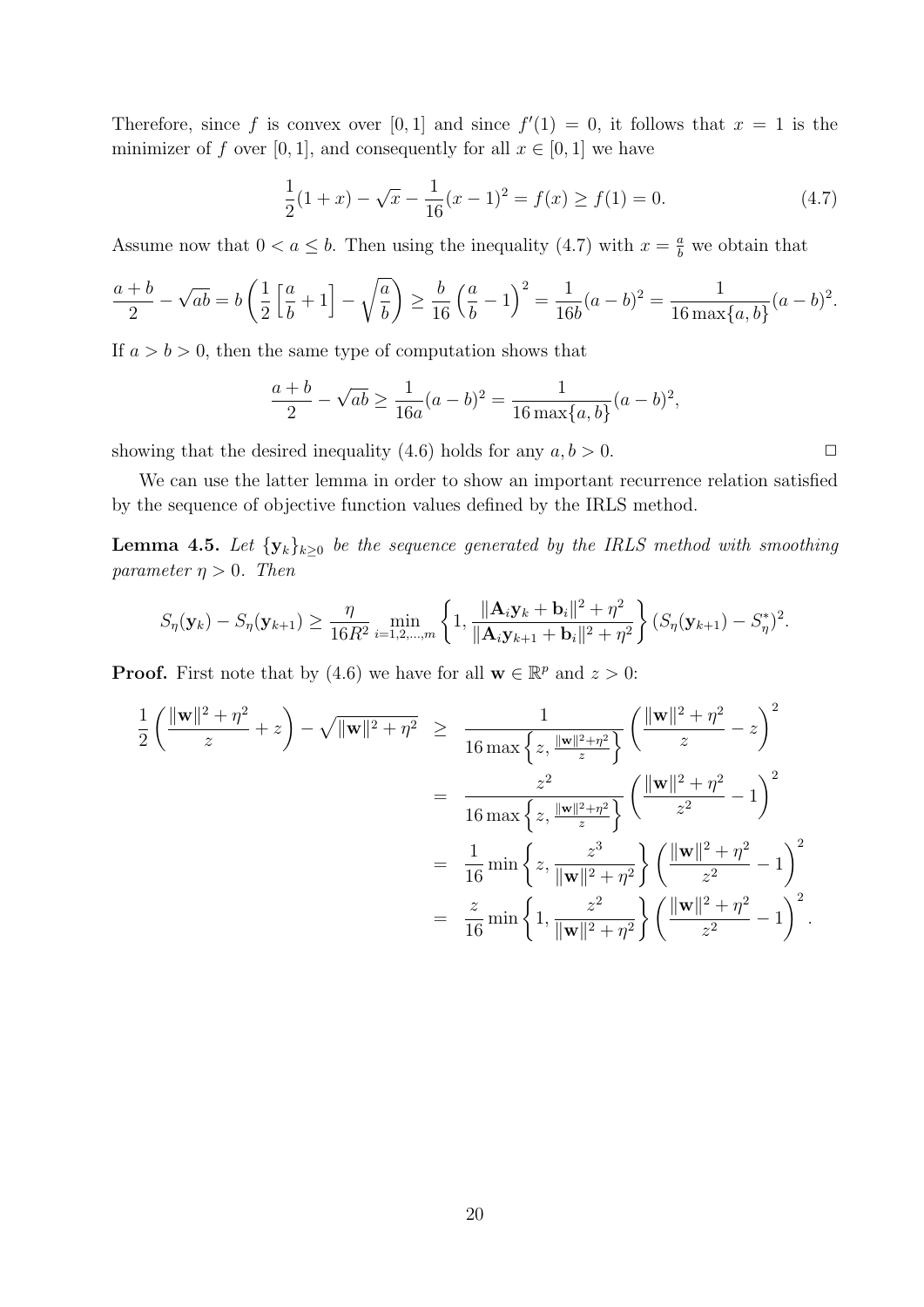Therefore, (denoting the *i*-th component of  $\mathbf{z}_k$  by  $[\mathbf{z}_k]_i$ ):

$$
h_{\eta}(\mathbf{x}_{k+\frac{1}{2}}) - h_{\eta}(\mathbf{x}_{k+1}) = h_{\eta}(\mathbf{y}_{k+1}, \mathbf{z}_{k}) - h_{\eta}(\mathbf{y}_{k+1}, \mathbf{z}_{k+1})
$$
  
\n
$$
= h_{\eta}(\mathbf{y}_{k+1}, \mathbf{z}_{k}) - S_{\eta}(\mathbf{y}_{k+1})
$$
  
\n
$$
= \sum_{i=1}^{m} \left( \frac{1}{2} \left[ \frac{\|\mathbf{A}_{i}\mathbf{y}_{k+1} + \mathbf{b}_{i}\|^{2} + \eta^{2}}{[\mathbf{z}_{k}]_{i}} - \sqrt{\|\mathbf{A}_{i}\mathbf{y}_{k+1} + \mathbf{b}_{i}\|^{2} + \eta^{2}} \right] \right)
$$
  
\n
$$
\geq \frac{1}{16} \sum_{i=1}^{m} [\mathbf{z}_{k}]_{i} \min \left\{ 1, \frac{[\mathbf{z}_{k}]_{i}^{2}}{\|\mathbf{A}_{i}\mathbf{y}_{k+1} + \mathbf{b}_{i}\|^{2} + \eta^{2}} \right\} \left( \frac{\|\mathbf{A}_{i}\mathbf{y}_{k+1} + \mathbf{b}_{i}\|^{2} + \eta^{2}}{[\mathbf{z}_{k}]_{i}^{2}} - 1 \right)^{2}
$$
  
\n
$$
= \frac{1}{16} \sum_{i=1}^{m} [\mathbf{z}_{k}]_{i} \min \left\{ 1, \frac{\|\mathbf{A}_{i}\mathbf{y}_{k} + \mathbf{b}_{i}\|^{2} + \eta^{2}}{\|\mathbf{A}_{i}\mathbf{y}_{k+1} + \mathbf{b}_{i}\|^{2} + \eta^{2}} \right\} \left( \frac{\|\mathbf{A}_{i}\mathbf{y}_{k+1} + \mathbf{b}_{i}\|^{2} + \eta^{2}}{[\mathbf{z}_{k}]_{i}^{2}} - 1 \right)^{2}
$$
  
\n
$$
\stackrel{[z_{k}]_{i} \geq \eta}{16} \sum_{i=1}^{m} \min \left\{ 1, \frac{\|\mathbf{A}_{i}\mathbf{y}_{k} + \mathbf{b}_{i}\|^{2} + \eta^{2}}{\|\mathbf{A}_{i}\mathbf{y}_{k+1} + \mathbf{b}_{i}\|^{2} + \eta
$$

*.*

On the other hand,

$$
\nabla_2 h_{\eta}(\mathbf{y}_{k+1}, \mathbf{z}_k) = \left(-\frac{\|\mathbf{A}_i \mathbf{y}_{k+1} + \mathbf{b}_i\|^2 + \eta^2}{[\mathbf{z}_k]_i^2} + 1\right)_{i=1}^m.
$$

Hence,

$$
\|\nabla_2 h_{\eta}(\mathbf{y}_{k+1}, \mathbf{z}_k)\|^2 = \sum_{i=1}^m \left( \frac{\|\mathbf{A}_i \mathbf{y}_{k+1} + \mathbf{b}_i\|^2 + \eta^2}{[\mathbf{z}_k]_i^2} - 1 \right)^2
$$

We thus obtain that

$$
h_{\eta}(\mathbf{x}_{k+\frac{1}{2}}) - h_{\eta}(\mathbf{x}_{k+1}) \ge \frac{\eta}{16} \min_{i=1,2,...,m} \left\{ 1, \frac{\|\mathbf{A}_{i}\mathbf{y}_{k} + \mathbf{b}_{i}\|^{2} + \eta^{2}}{\|\mathbf{A}_{i}\mathbf{y}_{k+1} + \mathbf{b}_{i}\|^{2} + \eta^{2}} \right\} \|\nabla_{2}h_{\eta}(\mathbf{x}_{k+\frac{1}{2}})\|^{2}.
$$
 (4.8)

*.*

Since  $\mathbf{z} \mapsto h_{\eta}(\mathbf{y}_{k+1}, \mathbf{z})$  has a Lipschitz gradient with constant

$$
M(\mathbf{y}_{k+1}) = \frac{1}{\eta^3} \max_{i=1,2,...,m} \|\mathbf{A}_i \mathbf{y}_{k+1} + \mathbf{b}_i\|^2 + \frac{1}{\eta},
$$

by Remark 4.1, it follows that

$$
h_{\eta}(\mathbf{x}_{k+1}) - S_{\eta}^* \le ||G_M^2(\mathbf{x}_{k+1}) (\mathbf{x}_{k+\frac{1}{2}})|| \cdot ||\mathbf{x}_{k+\frac{1}{2}} - \mathbf{x}^*|| \le ||G_L^2(\mathbf{x}_{k+\frac{1}{2}})||R
$$
\n(4.9)

for any  $L \geq M(\mathbf{y}_{k+1})$ . Note that

$$
G_L^2(\mathbf{x}_{k+\frac{1}{2}})=G_L^2(\mathbf{y}_{k+1},\mathbf{z}_k)=L\left(\mathbf{z}_k-P_{\left[\frac{\eta}{2},\infty\right)^m}\left[\mathbf{z}_k-\frac{1}{L}\nabla_2h_\eta(\mathbf{y}_{k+1},\mathbf{z}_k)\right]\right).
$$

Since  $\mathbf{z}_k \geq \eta \mathbf{e}$ , it follows that for large enough L we have that  $\mathbf{z}_k - \frac{1}{L} \nabla_2 h_{\eta}(\mathbf{y}_{k+1}, \mathbf{z}_k) \geq \frac{\eta}{2}$  $\frac{\eta}{2}$ **e** and hence for such *L* we have

$$
G_L^2(\mathbf{y}_{k+1},\mathbf{z}_k)=L\left(\mathbf{z}_k-\left[\mathbf{z}_k-\frac{1}{L}\nabla_2h_\eta(\mathbf{y}_{k+1},\mathbf{z}_k\right])\right)=\nabla_2h_\eta(\mathbf{y}_{k+1},\mathbf{z}_k),
$$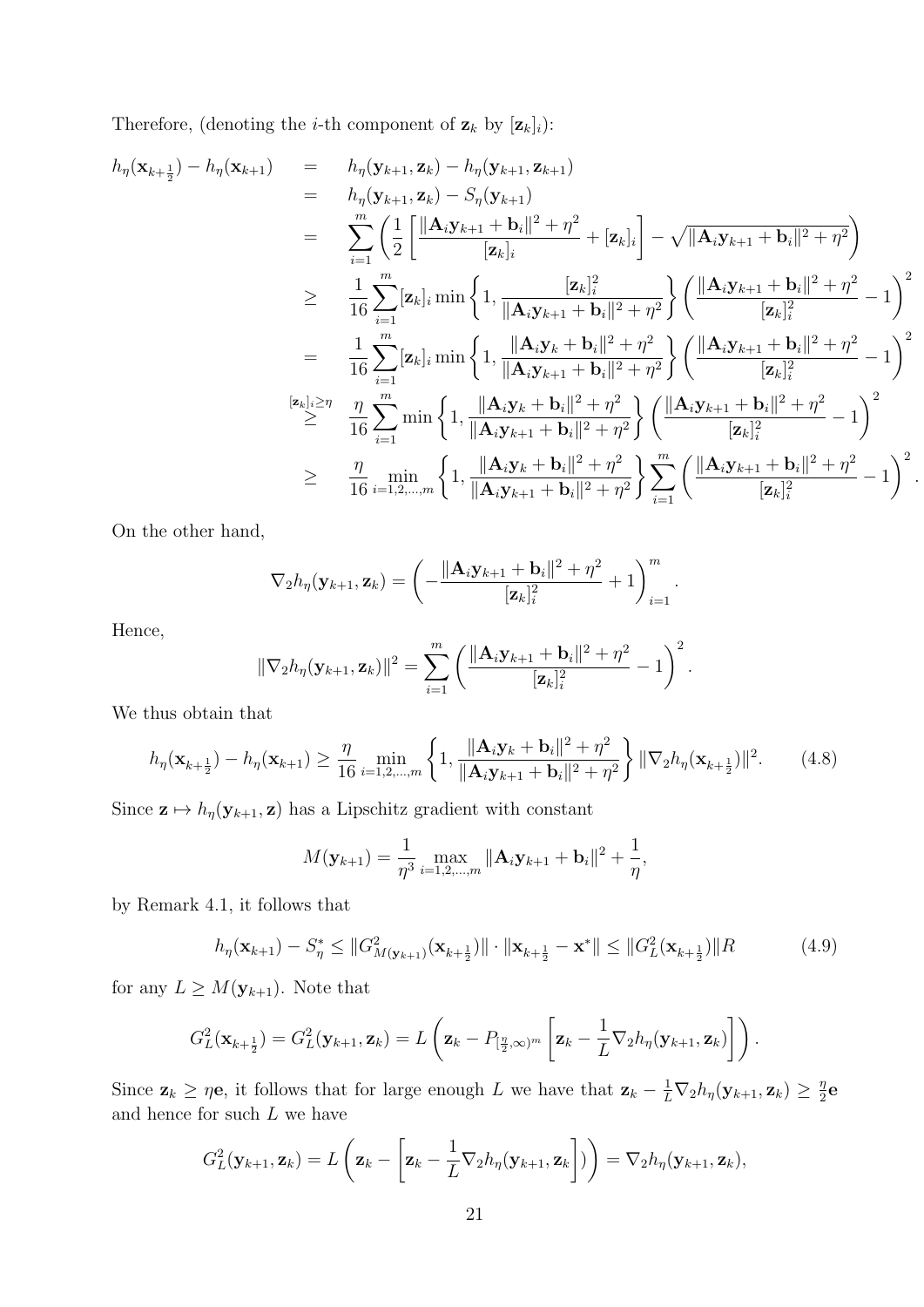and by (4.9) that

$$
h_{\eta}(\mathbf{x}_{k+1}) - S_{\eta}^* \leq \|\nabla_2 h_{\eta}(\mathbf{y}_{k+1}, \mathbf{z}_k)\| R,
$$

which combined with  $(4.8)$  yields the required inequality:

$$
S_{\eta}(\mathbf{y}_{k}) - S_{\eta}(\mathbf{y}_{k+1}) = h_{\eta}(\mathbf{x}_{k}) - h_{\eta}(\mathbf{x}_{k+1})
$$
  
\n
$$
\geq h_{\eta}(\mathbf{x}_{k+\frac{1}{2}}) - h_{\eta}(\mathbf{x}_{k+1})
$$
  
\n
$$
\geq \frac{\eta}{16R^{2}} \min_{i=1,2,...,m} \left\{ 1, \frac{\|\mathbf{A}_{i}\mathbf{y}_{k} + \mathbf{b}_{i}\|^{2} + \eta^{2}}{\|\mathbf{A}_{i}\mathbf{y}_{k+1} + \mathbf{b}_{i}\|^{2} + \eta^{2}} \right\} (S_{\eta}(\mathbf{y}_{k+1}) - S_{\eta}^{*})^{2}.
$$

The latter lemma is the basis for the main asymptotic convergence result

**Theorem 4.2** (asymptotic rate of convergence of the IRLS method). Let  ${\bf \{y_k\}}_{k>0}$  be the *sequence generated by the alternating minimization. Then there exists*  $K > 0$  *such that* 

$$
S_{\eta}(\mathbf{y}_n) - S_{\eta}^* \le \frac{48R^2}{\eta(n - K)}
$$

*for all*  $n \geq K + 1$ *.* 

**Proof.** By Lemma 4.3 the expression  $||A_i y_k + b_i||$  converges for any  $i \in \{1, 2, \ldots, m\}$ . Therefore, for any *i*

$$
\frac{\|\mathbf{A}_i\mathbf{y}_k+\mathbf{b}_i\|^2+\eta^2}{\|\mathbf{A}_i\mathbf{y}_{k+1}+\mathbf{b}_i\|^2+\eta^2}\to 1
$$

as  $k \to \infty$ . Therefore, there exist  $K_1 > 0$  such that for all  $k > K_1$ :

$$
\frac{\|\mathbf{A}_i\mathbf{y}_k+\mathbf{b}_i\|^2+\eta^2}{\|\mathbf{A}_i\mathbf{y}_{k+1}+\mathbf{b}_i\|^2+\eta^2}\geq \frac{1}{2}.
$$

Invoking Lemma 4.5, we thus obtain that for all  $k > K_1$  the following inequality holds:

$$
S_{\eta}(\mathbf{y}_k) - S_{\eta}(\mathbf{y}_{k+1}) \ge \frac{\eta}{32R^2} (S_{\eta}(\mathbf{y}_{k+1}) - S_{\eta}^*)^2.
$$

In addition, since  $S_\eta(\mathbf{y}_k) \to S_\eta^*$  (by Theorem 4.1), there exist  $K_2 > 0$  such that for all  $k > K_2$ 

$$
S_{\eta}(\mathbf{y}_k) - S_{\eta}^* < \frac{16R^2}{\eta}.
$$

Define  $K = \lfloor \max\{K_1, K_2\} \rfloor + 1$ . Then denoting  $\gamma = \frac{\eta}{32i}$  $\frac{\eta}{32R^2}$ , we obtain that the relation  $a_k - a_{k+1} \geq \gamma a_{k+1}^2$  holds for all  $k \geq 0$  with  $a_k = S_{\eta}(\mathbf{y}_{k+K}) - S_{\eta^*}$ . In addition,  $a_1 < \frac{1}{2}$  $\frac{1}{2\gamma}$  < 1*.*5  $\frac{1.5}{\gamma}, a_2 < \frac{1}{2^2}$  $\frac{1}{2\gamma} < \frac{1.5}{2\gamma}$  $\frac{1.5}{2\gamma}$ , and hence, invoking Lemma 3.5, we obtain that for all  $k \geq 1$  the inequality

$$
a_k = S_{\eta}(\mathbf{y}_{k+K}) - S_{\eta}^* \le \frac{48\eta R^2}{k},
$$

holds, which after the change of indices  $n = k + K$ , establishes the desired result.  $\Box$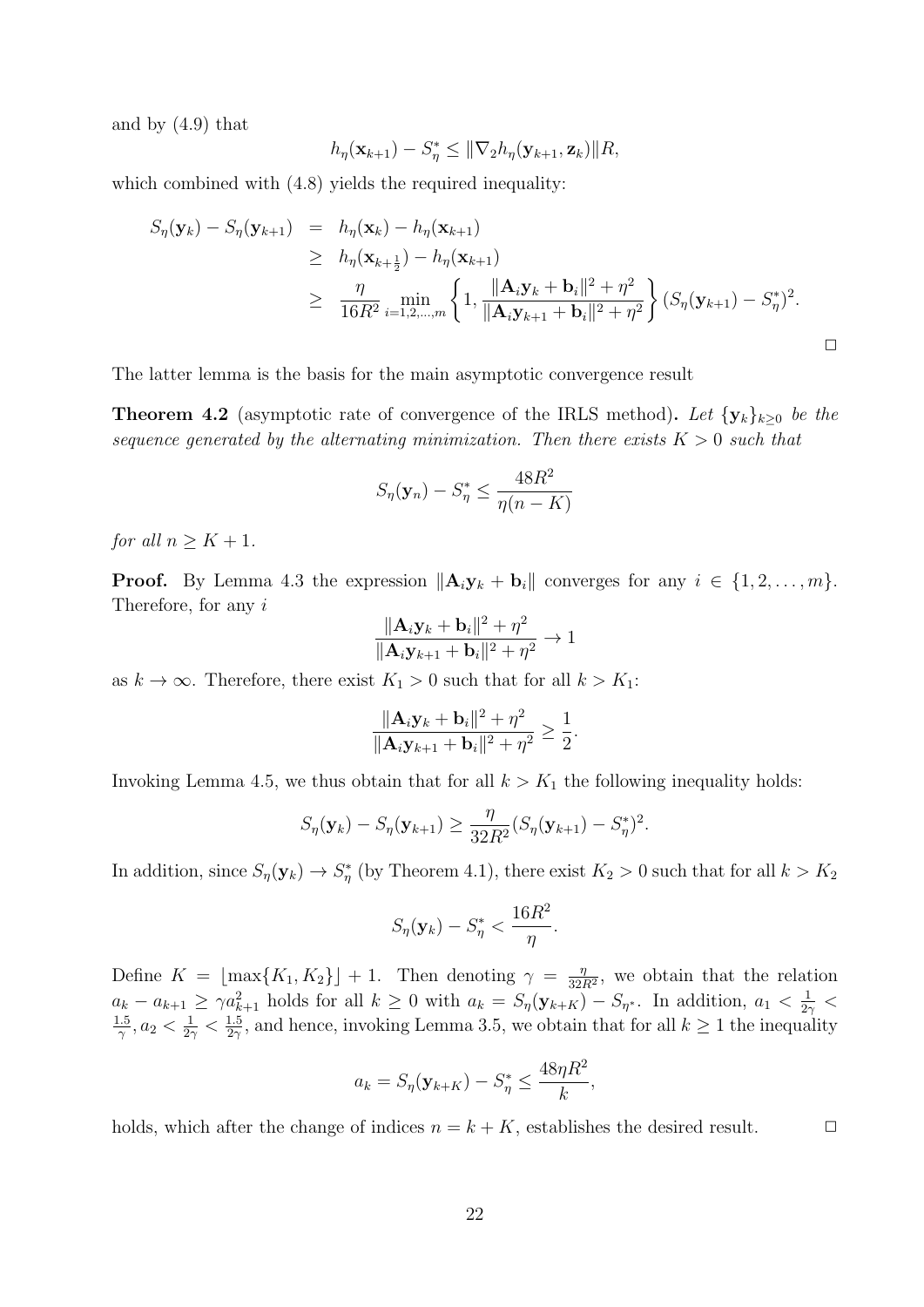# **5 Solution of a Composite Model via Alternating Minimization**

### **5.1 The composite model**

Consider the problem

$$
T^* = \min \{ T(\mathbf{y}) \equiv q(\mathbf{y}) + r(\mathbf{A}\mathbf{y}) \}, \tag{5.1}
$$

where

- *• q* : R *<sup>n</sup> →* R *∪ {∞}* is a closed, proper convex extended real-valued convex function.
- $r : \mathbb{R}^m \to \mathbb{R}$  is a real-valued convex function which is Lipschitz with constant  $L_r$ :

$$
|r(\mathbf{z}) - r(\mathbf{w})| \le L_r ||\mathbf{z} - \mathbf{w}||, \quad \mathbf{z}, \mathbf{w} \in \mathbb{R}^m.
$$

• **A** is an  $m \times n$  matrix.

Several approaches have been devised to solve the problem under different types of assumptions, see for example [13, 9, 27]. A popular approach for solving the problem is to use penalty and to consider the following auxiliary problem:

$$
T_{\rho}^* = \min_{\mathbf{y}, \mathbf{z}} \left\{ T_{\rho}(\mathbf{y}, \mathbf{z}) = q(\mathbf{y}) + r(\mathbf{z}) + \frac{\rho}{2} ||\mathbf{z} - \mathbf{A}\mathbf{y}||^2 \right\}.
$$
 (5.2)

where  $\rho > 0$  is a penalization parameter. Problem (5.2) fits into the general model (1.1) with

$$
f(\mathbf{y}, \mathbf{z}) = \frac{\rho}{2} ||\mathbf{z} - \mathbf{A}\mathbf{y}||^2,
$$
  
\n
$$
g_1(\mathbf{y}) = q(\mathbf{y}),
$$
  
\n
$$
g_2(\mathbf{z}) = r(\mathbf{z}).
$$

In many scenarios, it is relatively simple to perform minimization with respect to either **y** or **z**, but not with respect to the two vectors **y***,* **z** simultaneously. Therefore, it is quite natural to invoke the alternating minimization method, which is given now in details.

**Alternating Minimization for Solving (5.2)**

**Input:**  $\rho > 0$  - a given parameter. **Initialization:**  $\mathbf{y}_0 \in \mathbb{R}^n$ ,  $\mathbf{z}_0 \in \text{argmin} \left\{ r(\mathbf{z}) + \frac{\rho}{2} \right\}$  $\frac{\rho}{2} \|\mathbf{z} - \mathbf{A} \mathbf{y}_0\|^2 \Big\}$  . **General Step (k=0,1,. . . ): y***k*+1 *∈* argmin **y***∈*R*<sup>n</sup>*  $\left\{ q(\mathbf{y}) + \frac{\rho}{2} \right\}$  $\frac{\rho}{2} ||\mathbf{z}_k - \mathbf{A} \mathbf{y}||^2 \Big\},$  $z_{k+1}$  = argmin **z***∈*R*<sup>m</sup>*  $\left\{r(\mathbf{z}) + \frac{\rho}{2}\right\}$  $\frac{\rho}{2}$ ||**z** - **Ay**<sub>*k*+1</sub>||<sup>2</sup> $\Big\}$ .

An important relation between problems (5.1) and (5.2) is that the optimal value of the auxiliary problem (5.2) is smaller or equal to that of the original problem (5.1).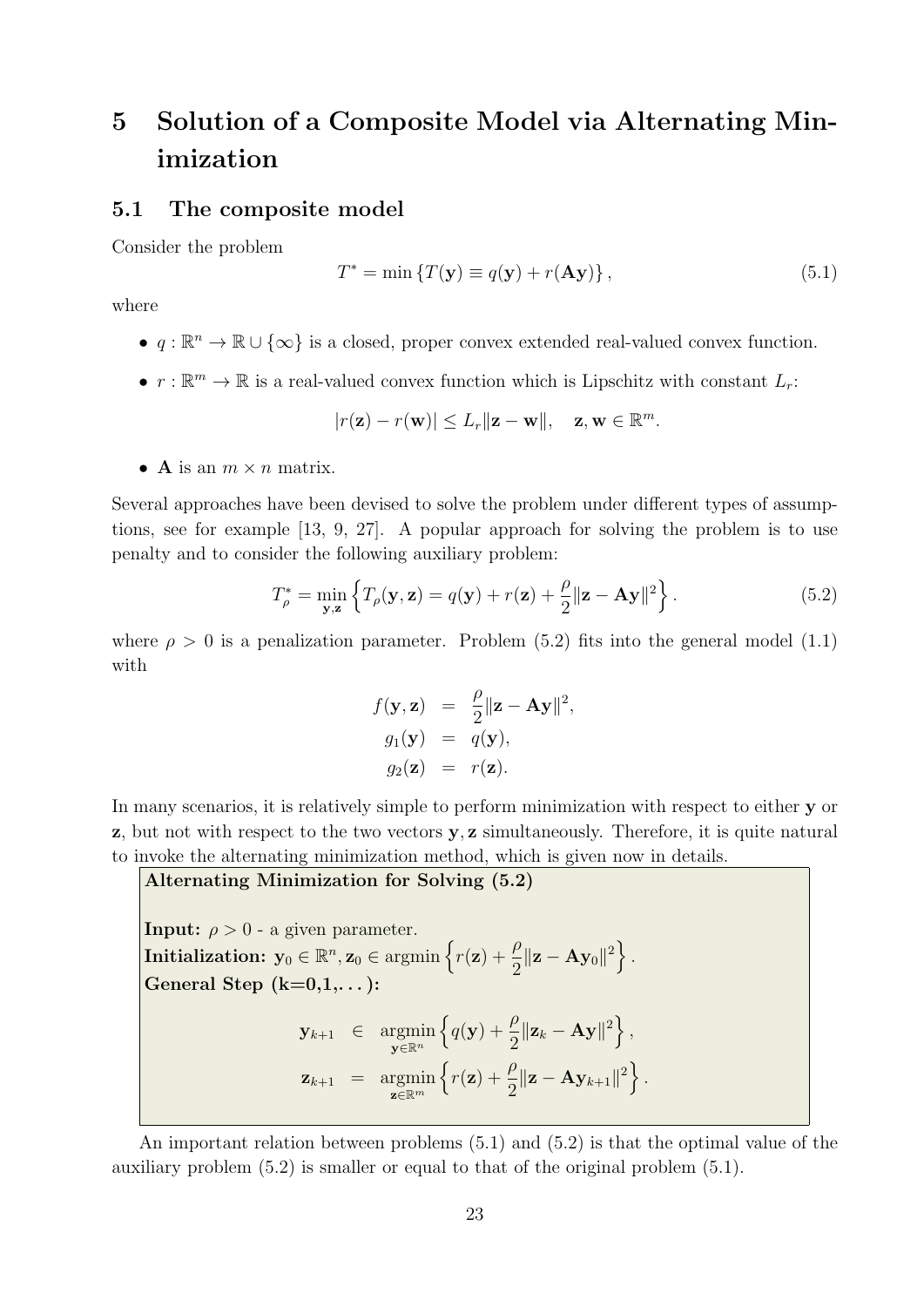**Lemma 5.1.**  $T^*_{\rho} \leq T^*$  for any  $\rho \geq 0$ .

**Proof.** Indeed,

$$
T_{\rho}^* = \min_{\mathbf{y}, \mathbf{z}} \left\{ q(\mathbf{y}) + r(\mathbf{z}) + \frac{\rho}{2} ||\mathbf{A}\mathbf{y} - \mathbf{z}||^2 \right\}
$$
  
\n
$$
\leq \min_{\mathbf{y}, \mathbf{z}: \mathbf{A}\mathbf{y} = \mathbf{z}} \left\{ q(\mathbf{y}) + r(\mathbf{z}) \right\}
$$
  
\n
$$
= \min_{\mathbf{y}} \left\{ q(\mathbf{y}) + r(\mathbf{A}\mathbf{y}) \right\} = T^*.
$$

Before proceeding, we would like to further investigate the connections between problems (5.1) and (5.2). Fixing **y**, and minimizing with respect to **z**, we obtain that problem (5.2) is equivalent to

$$
\min_{\mathbf{y}} \left\{ q(\mathbf{y}) + r_{\rho}(\mathbf{A}\mathbf{y}) \right\},\tag{5.3}
$$

where  $r_{\rho}$  is the so-called Moreau envelope [22] of *r* given by

$$
r_{\rho}(\mathbf{w}) = \operatorname{argmin} \left\{ r(\mathbf{z}) + \frac{\rho}{2} ||\mathbf{w} - \mathbf{z}||^2 \right\}.
$$

It is well known that  $r<sub>\rho</sub>$  is a continuously differentiable function with Lipschitz constant  $L_{\nabla r_{\rho}} = \rho$ , and that the following inequality holds (see e.g., [3]):

$$
r(\mathbf{w}) - \frac{L_r}{\rho} \le r_\rho(\mathbf{w}) \le r(\mathbf{w}) \text{ for all } \mathbf{w} \in \mathbb{R}^m,
$$

and consequently we have

$$
T^* - \frac{L_r}{\rho} \le T^*_{\rho} \le T^*.
$$
\n(5.4)

### **5.2 Convergence Analysis**

Invoking Theorem 3.3, we can establish the following result on the *O*(1*/k*) rate of convergence of the auxiliary function  $T_{\rho}$  to the approximate optimal value  $T_{\rho}^*$ .

**Lemma 5.2.** *Let*  $\{(\mathbf{y}_k, \mathbf{z}_k)\}_{k\geq 0}$  *the sequence generated by the alternating minimization method employed on problem (5.2). Then*

$$
T_{\rho}(\mathbf{y}_k, \mathbf{z}_k) - T_{\rho}^* \le \max \left\{ \left(\frac{1}{2}\right)^{\frac{k-1}{2}} (T_{\rho}(\mathbf{y}_0, \mathbf{z}_0) - T_{\rho}^*), \frac{8R^2\rho}{k-1} \right\}.
$$

**Proof.** Note that since  $f(\mathbf{y}, \mathbf{z}) = \frac{\rho}{2} ||\mathbf{A}\mathbf{y} - \mathbf{z}||^2$ , it follows that

$$
L_1 = \frac{\rho}{2} \lambda_{\text{max}}(\mathbf{A}^T \mathbf{A}), L_2 = \frac{\rho}{2},
$$

and hence,

$$
\min\{L_1, L_2\} = \frac{\rho}{2} \min\{\lambda_{\max}(\mathbf{A}^T \mathbf{A}), 1\} \le \frac{\rho}{2}.
$$

Therefore, invoking Theorem 3.3, we obtain the desired result.  $\Box$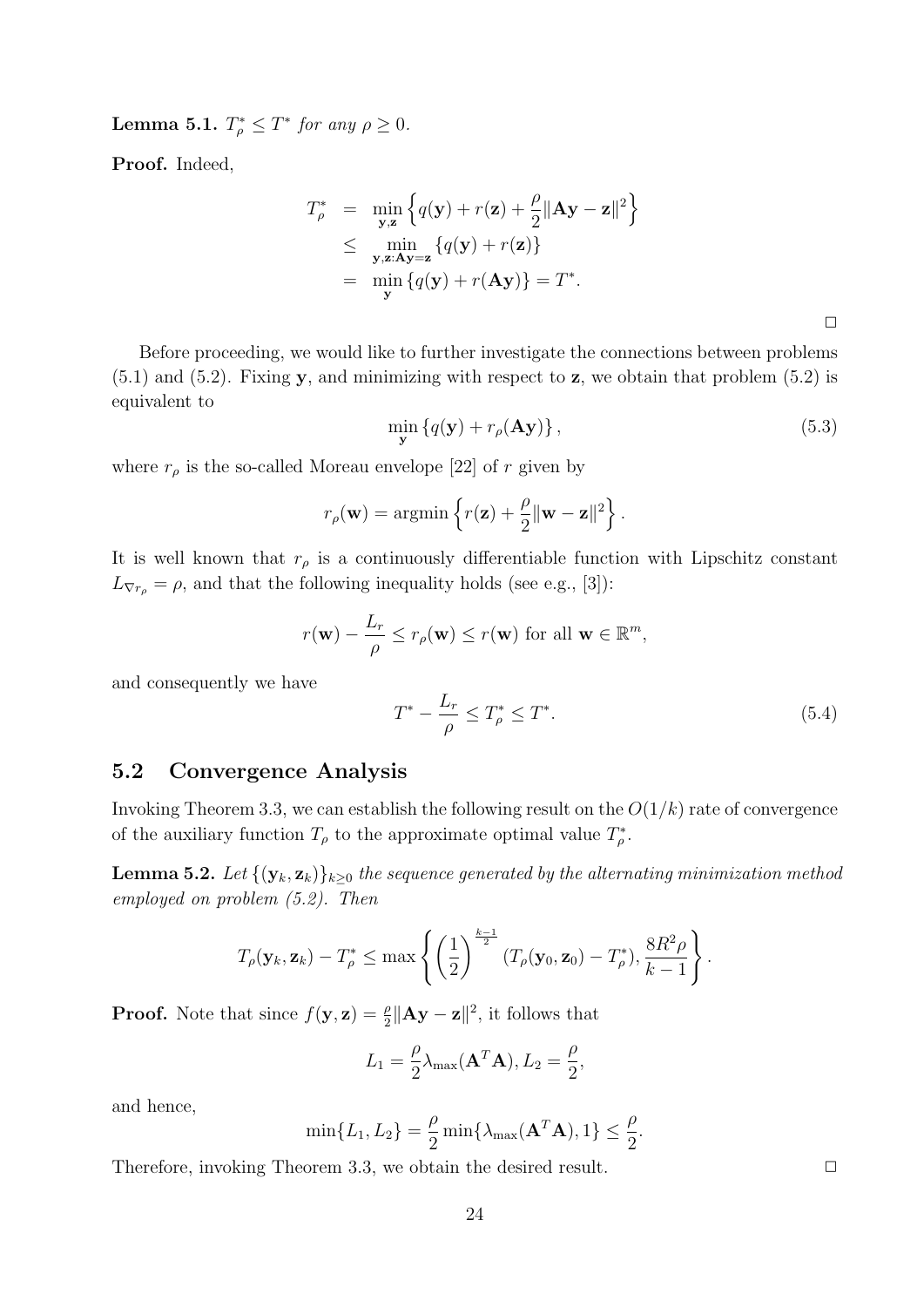The latter lemma considers the rate of convergence of the approximate problem to the approximate optimal value. Our objective is to derive a complexity result that establishes the rate of convergence of the original function  $T(\mathbf{y}_k)$  to the exact optimal value  $T^*$ . For that, we begin by proving a lemma that bounds the difference  $T(\mathbf{y}_k) - T^*$  by an expression that is bounded away from zero by a term that depends on  $\rho$ .

**Lemma 5.3.** Let  $\{(\mathbf{y}_k, \mathbf{z}_k)\}_{k\geq 0}$  be the sequence generated by the alternating minimization *methods employed on problem (5.2). Then for any*  $k \geq 2$ :

$$
T(\mathbf{y}_k) - T^* \le \max \left\{ \left( \frac{1}{2} \right)^{\frac{k-1}{2}} \left( T(\mathbf{y}_0) - T^* + \frac{L_r}{\rho} \right), \frac{8R^2 \rho}{k-1} \right\} + \frac{L_r^2}{2\rho},
$$

*where R is given in (3.8).*

**Proof.** We have

$$
T(\mathbf{y}_k) = q(\mathbf{y}_k) + r(\mathbf{A}\mathbf{y}_k)
$$
  
\n
$$
= q(\mathbf{y}_k) + r(\mathbf{z}_k) + r(\mathbf{A}\mathbf{y}_k) - r(\mathbf{z}_k)
$$
  
\n
$$
= T_\rho(\mathbf{y}_k, \mathbf{z}_k) - \frac{\rho}{2} ||\mathbf{A}\mathbf{y}_k - \mathbf{z}_k||^2 + r(\mathbf{A}\mathbf{y}_k) - r(\mathbf{z}_k)
$$
  
\n
$$
\leq T_\rho(\mathbf{y}_k, \mathbf{z}_k) - \frac{\rho}{2} ||\mathbf{A}\mathbf{y}_k - \mathbf{z}_k||^2 + L_r ||\mathbf{A}\mathbf{y}_k - \mathbf{z}_k||
$$
  
\n
$$
\leq T_\rho(\mathbf{y}_k, \mathbf{z}_k) + \max_{t \geq 0} \left\{ -\frac{\rho}{2}t^2 + L_r t \right\}
$$
  
\n
$$
= T_\rho(\mathbf{y}_k, \mathbf{z}_k) + \frac{L_r^2}{2\rho}
$$
  
\n
$$
\leq T_\rho^* + \max \left\{ \left( \frac{1}{2} \right)^{\frac{k-1}{2}} (T_\rho(\mathbf{y}_0, \mathbf{z}_0) - T_\rho^*), \frac{8R^2\rho}{k-1} \right\} + \frac{L_r^2}{2\rho}
$$
  
\n
$$
T_\rho^* \leq T^* + \max \left\{ \left( \frac{1}{2} \right)^{\frac{k-1}{2}} (T_\rho(\mathbf{y}_0, \mathbf{z}_0) - T_\rho^*), \frac{8R^2\rho}{k-1} \right\} + \frac{L_r^2}{2\rho}
$$

The result now follows from the facts that  $T_\rho(\mathbf{y}_0, \mathbf{z}_0) \leq T(\mathbf{y}_0)$  and  $T_\rho^* \geq T^* - \frac{L_r}{\rho}$ *ρ*  $\Box$ 

We are now ready to prove that an  $\varepsilon$ -optimal solution can be obtained after  $O(1/\varepsilon^2)$ iterations.

**Theorem 5.1.** *Let*  $\varepsilon > 0$  *and let*  $\{(\mathbf{y}_k, \mathbf{z}_k)\}_{k \geq 0}$  *be the sequence generated by the alternating minimization method employed on problem (5.2) with*  $\rho = \frac{L_r^2}{\varepsilon}$ *. Then for any* 

$$
k \ge \max\left\{\frac{16R^2L_r^2}{\varepsilon^2}, \frac{2}{\ln(2)}\left[\ln\left(T(\mathbf{y}_0) - T^* + \frac{\varepsilon}{L_r}\right) + \ln\left(\frac{1}{\varepsilon}\right)\right]\right\} + 3\tag{5.5}
$$

*it holds that*  $T(\mathbf{y}_k) - T^* \leq \varepsilon$ *.* 

**Proof.** Taking  $\rho = \frac{L_r^2}{\varepsilon}$ , we have by Lemma 5.3 that

$$
T(\mathbf{y}_k) - T^* \le \max\left\{ \left(\frac{1}{2}\right)^{\frac{k-1}{2}} \left(T(\mathbf{y}_0) - T^* + \frac{\varepsilon}{L_r}\right), \frac{8R^2L_r^2}{\varepsilon(k-1)} \right\} + \frac{\varepsilon}{2}.
$$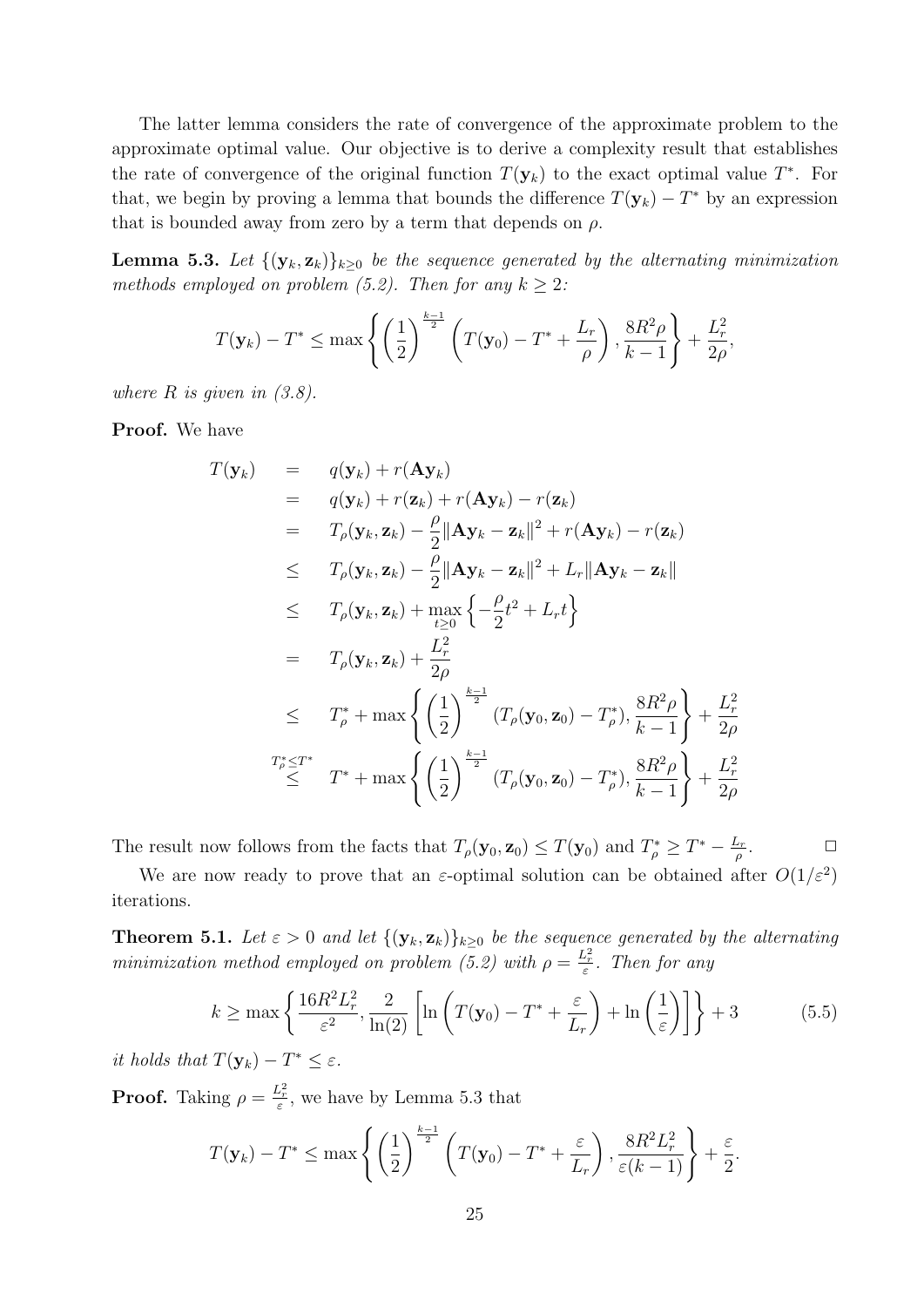Therefore, to guarantee the inequality  $T(\mathbf{y}_k) - T^* \leq \varepsilon$ , it is sufficient that the following two inequalities hold:

$$
\frac{8R^2L_r^2}{\varepsilon(k-1)} \leq \frac{\varepsilon}{2}
$$

$$
\left(\frac{1}{2}\right)^{\frac{k-1}{2}} \left(T(\mathbf{y}_0) - T^* + \frac{\varepsilon}{L_r}\right) \leq \frac{\varepsilon}{2}.
$$

The above two inequalities are the same as

$$
k \geq \frac{16R^2L_r^2}{\varepsilon^2} + 1,
$$
  
\n
$$
k \geq \frac{2}{\ln(2)} \left[ \ln \left( T(\mathbf{y}_0) - T^* + \frac{\varepsilon}{L_r} \right) + \ln \left( \frac{1}{\varepsilon} \right) \right] + 3.
$$

Since the above two inequalities are satisfied if condition  $(5.5)$  holds, the result follows.  $\Box$ 

**Remark 5.1.** Another solution methodology is to employ the smoothing approach to the composite model (5.1). This means that an optimal gradient method is employed on the smooth problem (5.3). By [3, Theorem 3.1], it follows that if we choose  $\rho = \frac{L_r^2}{\varepsilon}$  (exactly the same as the choice in the alternating minimization method), then an an  $\varepsilon$ -optimal solution is attained after at most

$$
\left\lceil\frac{\sqrt{2}\|\mathbf{A}\|L_r\Lambda}{\varepsilon}\right\rceil
$$

iterations, where  $\Lambda$  is another type of diameter. By this analysis, it seems that the smoothing approach is preferable since it requires only  $O(1/\varepsilon)$  iterations and not  $O(1/\varepsilon^2)$ . However, there is one advantage to the alternating minimization approach here since its efficiency estimate does not depend on the norm of **A**, which might be a large number. A different methodology for solving the composite model is through the *alternating direction method* (ADM) of multipliers. It was shown in [17], and later on in [21], that an ergodic sublinear  $O(1/\varepsilon)$  rate of convergence can be established, where the corresponding constant also depends on the norm of **A**, see also [26] for further extensions.

## **References**

- [1] A. Auslender. *Optimisation*. Masson, Paris, 1976. Méthodes numériques, Maîtrise de Mathématiques et Applications Fondamentales.
- [2] A. Beck and M. Teboulle. Gradient-based algorithms with applications to signal recovery problems. In D. Palomar and Y. Eldar, editors, *Convex Optimization in Signal Processing and Communications*, pages 139–162. Cambridge University Press, 2009.
- [3] A. Beck and M. Teboulle. Smoothing and first order methods: A unified framework. *SIAM Journal on Optimization*, 22(2):557–580, 2012.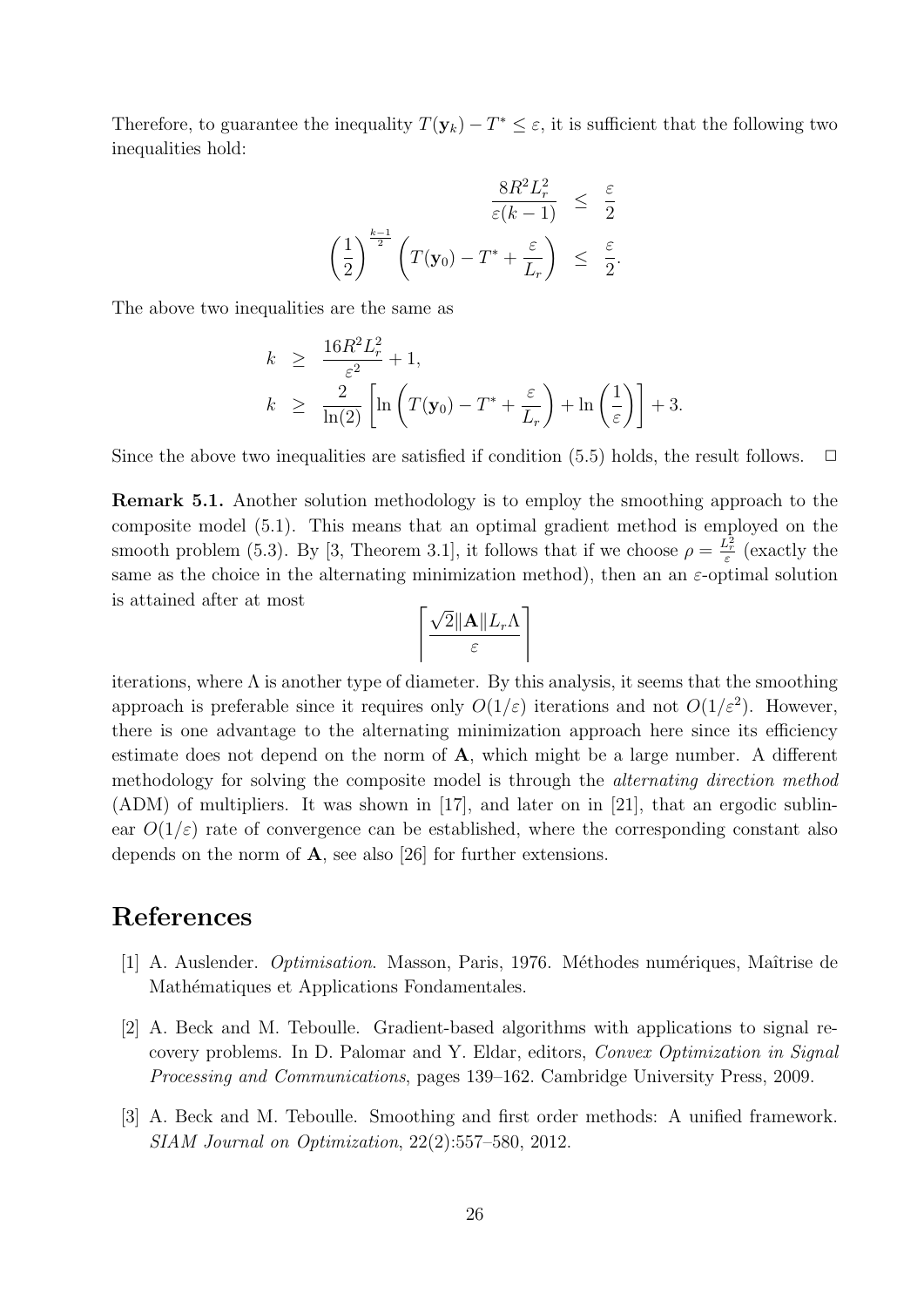- [4] A. Beck and L. Tetruashvili. On the convergence of block coordinate descent type methods. *SIAM J. Optim*, 23(2):2037–2060, 2013.
- [5] D. P. Bertsekas. *Nonlinear Programming*. Belmont MA: Athena Scientific, second edition, 1999.
- [6] D. P. Bertsekas and J. N. Tsitsiklis. Parallel and distributed computation. *Prentice-Hall International Editions, Englewood Cliffs,NJ*, 1989.
- [7] N. Bissantz, L. Dümbgen, A. Munk, and B. Stratmann. Convergence analysis of generalized iteratively reweighted least squares algorithms on convex function spaces. *SIAM J. Optim.*, 19(4):1828–1845, 2008.
- [8] R. Chandrasekaran and A. Tamir. Open questions concerning Weiszfeld's algorithm for the Fermat-Weber location problem. *Math. Programming*, 44(3):293–295, 1989.
- [9] P. Combettes and V. Wajs. Signal recovery by proximal forward-backward splitting. *Multiscale Modeling and Simulation*, 4:1168–1200, 2005.
- [10] I. Daubechies, R. DeVore, M. Fornasier, and C. S. Güntürk. Iteratively reweighted least squares minimization for sparse recovery. *Comm. Pure Appl. Math.*, 63(1):1–38, 2010.
- [11] Z. Drezner, K. Klamroth, A. Schobel, and G. O. Wesolowsky. The weber problem. In Z. Drezner and H. W. Hamacher, editors, *Facility Location: Applications and Theory*, pages 1–36.
- [12] H. A. Eiselt and V. Marianov. Pioneering developments in location analysis. In H. A. Eiselt and V. Marianov, editors, *Foundations of Location Analysis*, International Series in Operations Research & Management Science, pages 3–22. Springer, 2011.
- [13] E. Esser, X. Zhang, and T. F. Chan. A general framework for a class of first order primal-dual algorithms for convex optimization in imaging science. *SIAM J. Imaging Sci.*, 3(4):1015–1046, 2010.
- [14] L. Grippo and M. Sciandrone. Globally convergent block-coordinate techniques for unconstrained optimization. *Optimization Methods and Software*, 10:587–637, 1999.
- [15] P. C. Hansen, J. G. Nagy, and D. P. O'Leary. *Deblurring images*, volume 3 of *Fundamentals of Algorithms*. Society for Industrial and Applied Mathematics (SIAM), Philadelphia, PA, 2006. Matrices, spectra, and filtering.
- [16] T. Hastie, R. Tibshirani, and J. Friedman. *The elements of statistical learning*. Springer Series in Statistics. Springer, New York, second edition, 2009. Data mining, inference, and prediction.
- [17] B. He and X. Yuan. On the  $O(1/n)$  convergence rate of the Douglas-Rachford alternating direction method. *SIAM J. Numer. Anal.*, 50(2):700–709, 2012.
- [18] H. W. Kuhn. A note on Fermat's problem. *Math. Programming*, 4:98–107, 1973.